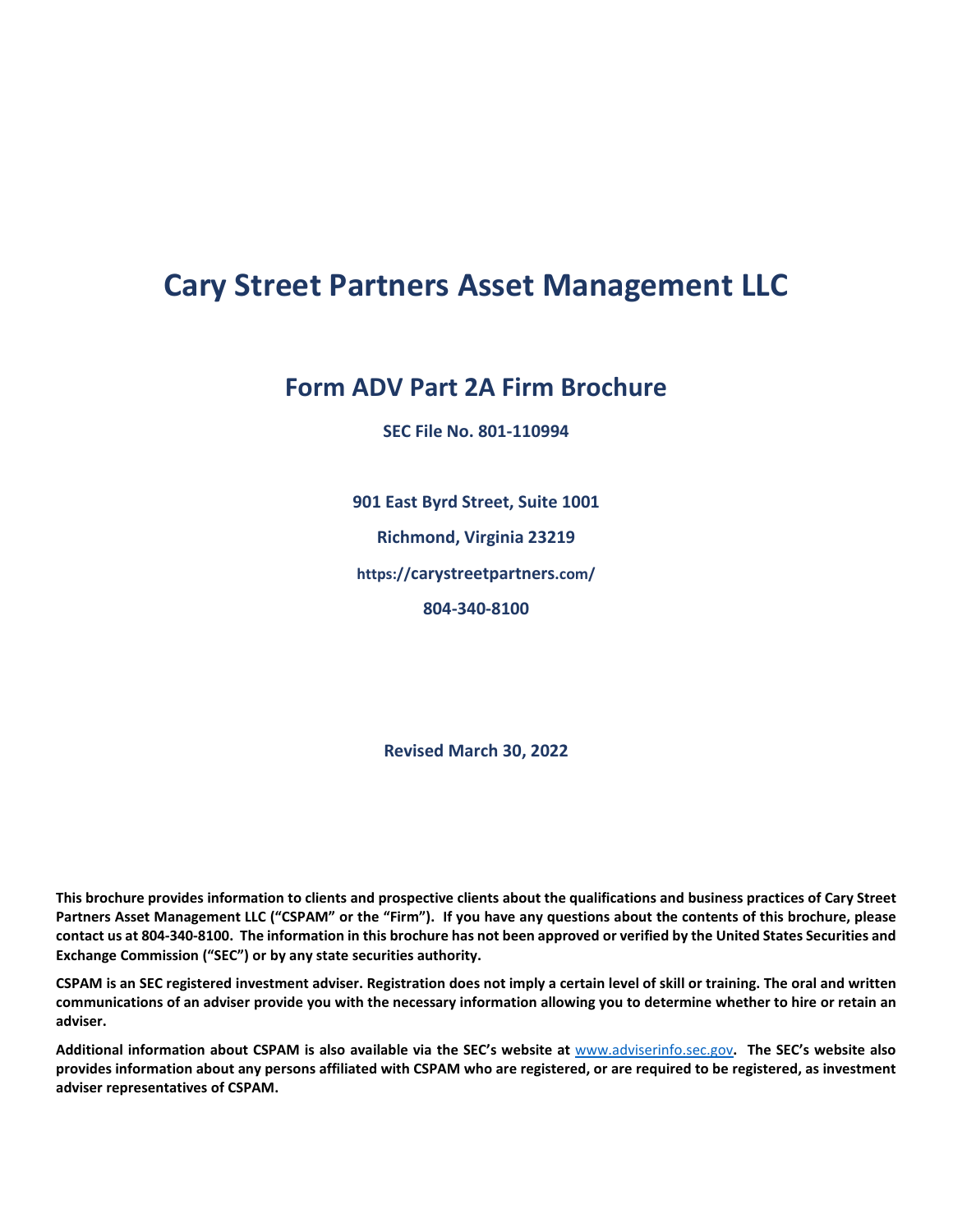# <span id="page-1-0"></span>**Item 2 - Material Changes**

This Brochure, dated March 30, 2022, was prepared in accordance with SEC requirements and contains both changes and clarifications that are not deemed material, as well as the following material changes from CSPAM's last Brochure amendment filed on March 31, 2021.

#### *Item 4 Advisory Business*

As of December 31, 2021, CSPAM had **\$1,145,191,481** in assets under management on a discretionary basis and **\$145,087,194** in assets under management on a non-discretionary basis.

#### *Corporate Changes*

Effective January 1, 2022, Walter Bayne was promoted from the position of Chief Operating Officer ("COO") to the position of President for the Firm, and Wesley Gallup took over Walter's position of COO from his former position as Deputy COO. In addition, certain updates have been made to Schedule A within CSPAM's Form ADV Part 1A in order to achieve consistency and to accurately reflect the control persons within the Firm.

#### *Services Offered*

On March 23, 2022, the Firm launched the Fairlead Tactical Sector ETF ("TACK"). This is the first opportunity for CSPAM to serve as an Investment Adviser to a Registered Investment Company. In addition, Fairlead Strategies will serve as the fund's Subadviser. This fund is a diversified, actively managed exchange-traded fund ("ETF") that will invest in passive domestic equity sector ETFs and ETFs investing in gold and U.S. Treasuries.

In the past, we have offered or delivered information about our qualifications and business practices to clients on at least an annual basis. Pursuant to SEC rules, we will ensure that you receive a summary of any material changes to this and subsequent brochures within 120 days of the close of our business' fiscal year. As determined necessary, we will provide other ongoing disclosure information about material changes.

We will further provide you with a new brochure, as necessary, based on changes or additional information, at any time, without charge. Please contact CSPAM's Compliance Department at (804) 340-8100 or [info@carystreetpartners.com](mailto:info@carystreetpartners.com) to request our brochure. Our brochure is also available on our website at https://carystreetpartners.com/.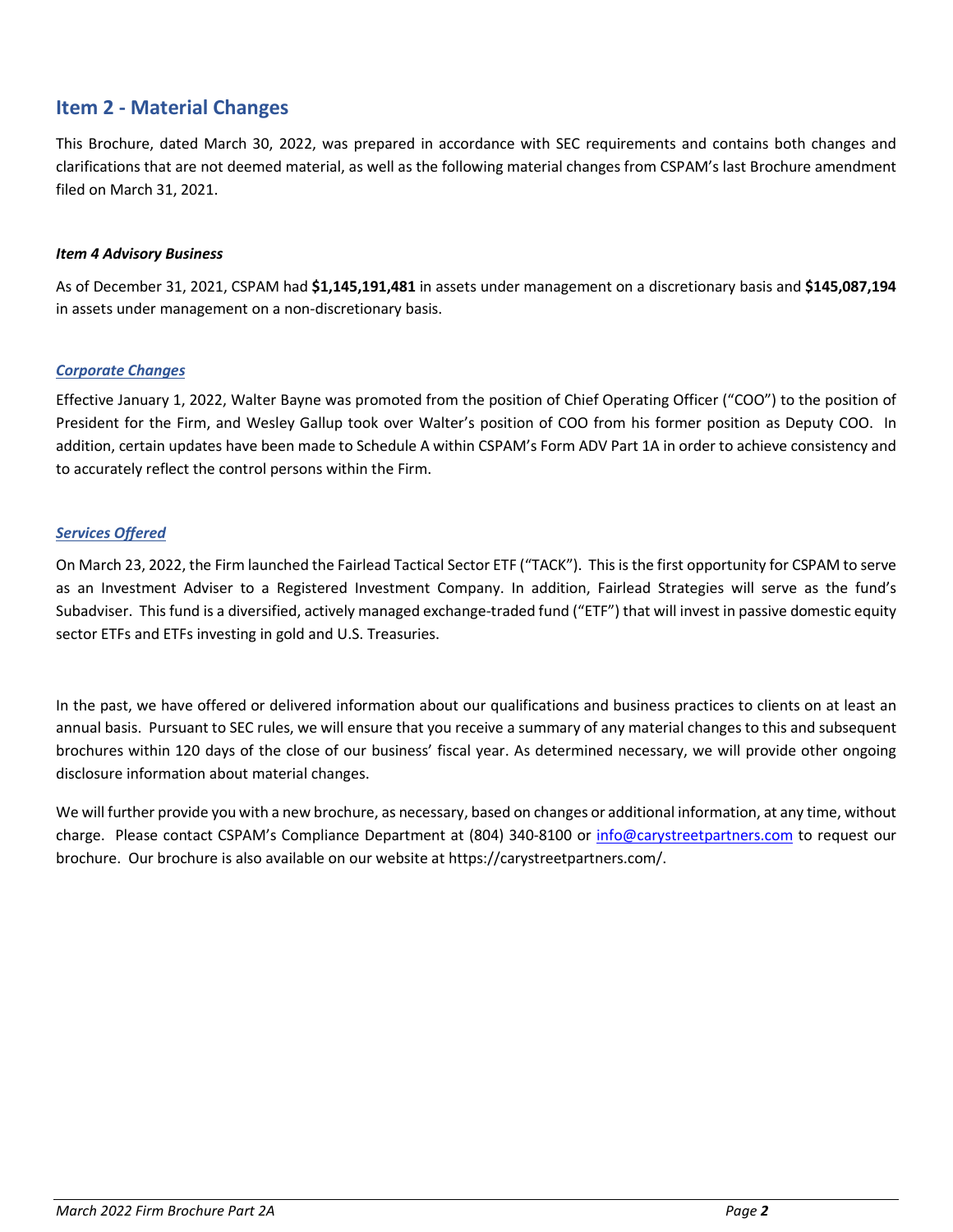# <span id="page-2-0"></span>**Item 3 - Table of Contents**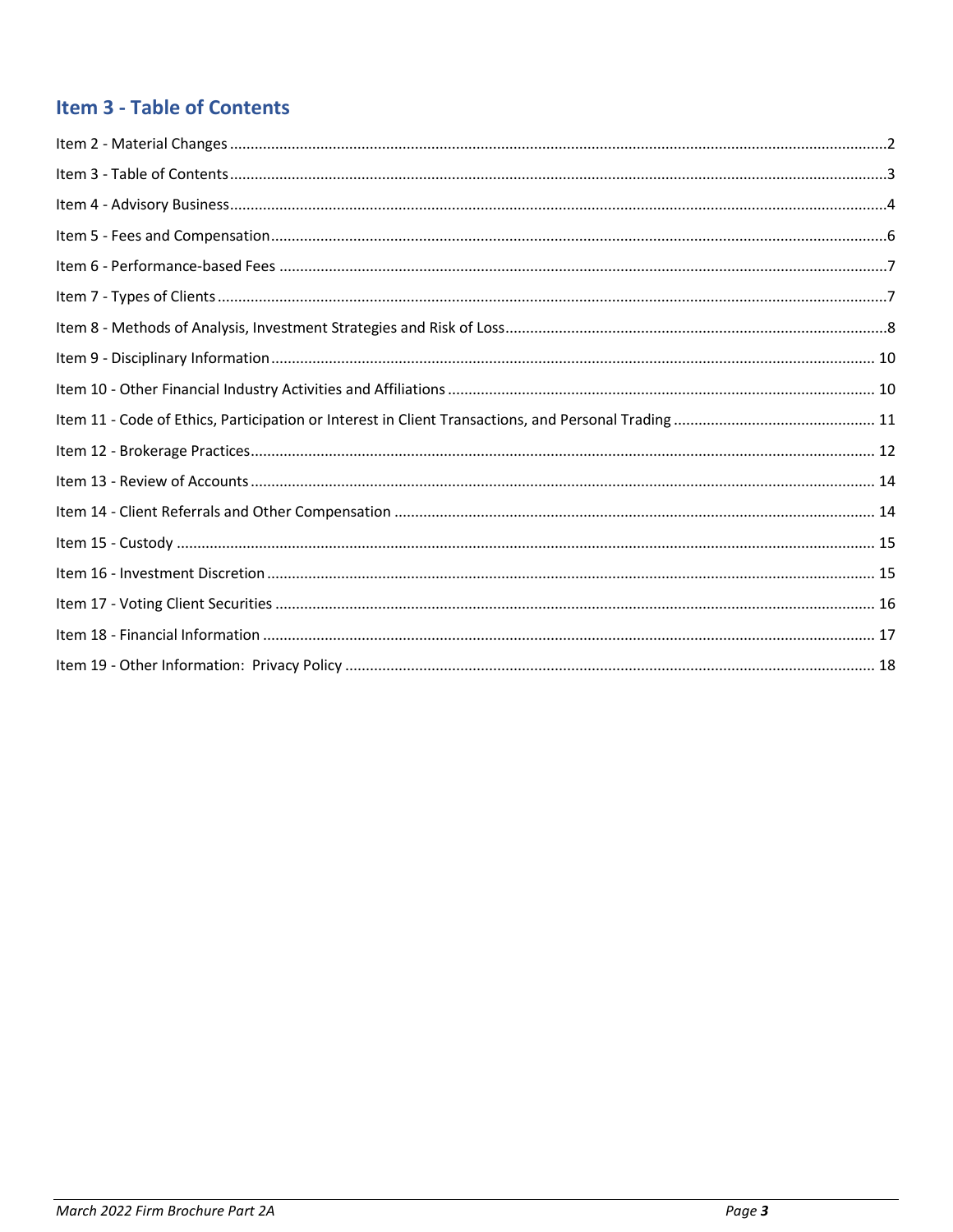# **Cary Street Partners: Mission Statement**

Cary Street Partners is committed to providing a higher standard for our clients, our advisors, and our employees by supporting true independence of thought and always putting the client at the center of everything we do.

### <span id="page-3-0"></span>**Item 4 - Advisory Business**

CSPAM is an SEC registered investment adviser and is a Limited Liability Company formed under the laws of and headquartered in the state of Virginia. In addition, the Firm is a wholly owned subsidiary of Cary Street Partners Financial LLC ("CSPF"), formerly known as Luxon Financial LLC. As of December 31, 2021, CSPAM had **\$1,145,191,481** in assets under management on a discretionary basis and **\$145,087,194** in assets under management on a non-discretionary basis.

CSPAM provides third-party asset management for clients of registered investment advisers ("Advisors") through advisory programs ("Programs") at various custodians on a discretionary basis. In addition, CSPAM provides sub-advisory investment management services to clients of affiliated and unaffiliated Investment Advisors ("Advisors") who have engaged with CSPAM. In limited circumstances, we provide our services directly to retail clients, but generally all services are provided through the Advisors, who then interact with the clients.

Prior to CSPAM providing investment management services, the end-client will be required to enter into a formal agreement with CSPAM, setting forth the terms and conditions under which assets will be managed. The investment management agreement may authorize the broker-dealer/custodian to debit the account for CSPAM's investment management fee and to directly remit that management fee to CSPAM. As part of the process, the Advisor will obtain information sufficient to determine the client's financial situation and investment objectives and further assist the client in selecting an appropriate portfolio based on the client's financial plan. In performing its services, CSPAM is not required to verify information (such as investment objectives and limitations) received from the client, their Advisor, or other professionals; and CSPAM is authorized to rely on the information provided from the Advisor.

The following process is applicable to CSPAM's management of client assets:

- 1. **Initial Interview** at the opening of the account, CSPAM, through your Advisor, will obtain from you, information sufficient to determine your financial situation and investment objectives;
- 2. **Individual Treatment** your account is managed based on your financial situation and investment objectives; Consultation Available – CSPAM and your Advisor shall be reasonably available to consult with the client relative to the status of their account(s);
- 3. **Quarterly Statement from Custodian** You will be provided with a statement, at least quarterly, that is prepared by the custodian and directly delivered from the custodian. That statement shall contain a description of all trade activity in the client's account(s) during the preceding period;
- 4. **Termination** The investment management agreement between CSPAM and the client and/or Advisor will continue in effect unless terminated by either party by written notice in accordance with the terms and conditions of the investment management agreement;
- 5. **Tax Sensitivity --** CSPAM will also help manage a client's tax sensitivity as directed by the client's Advisor-- This includes, but is not limited to, selling mutual funds ahead of capital gain distributions and replacing with ETFs for a period sufficient to avoid wash sales, and selling securities in an unrealized loss position to offset realized capital gains; and
- 6. **Separate Account** a separate account or accounts will be maintained for you with the custodian.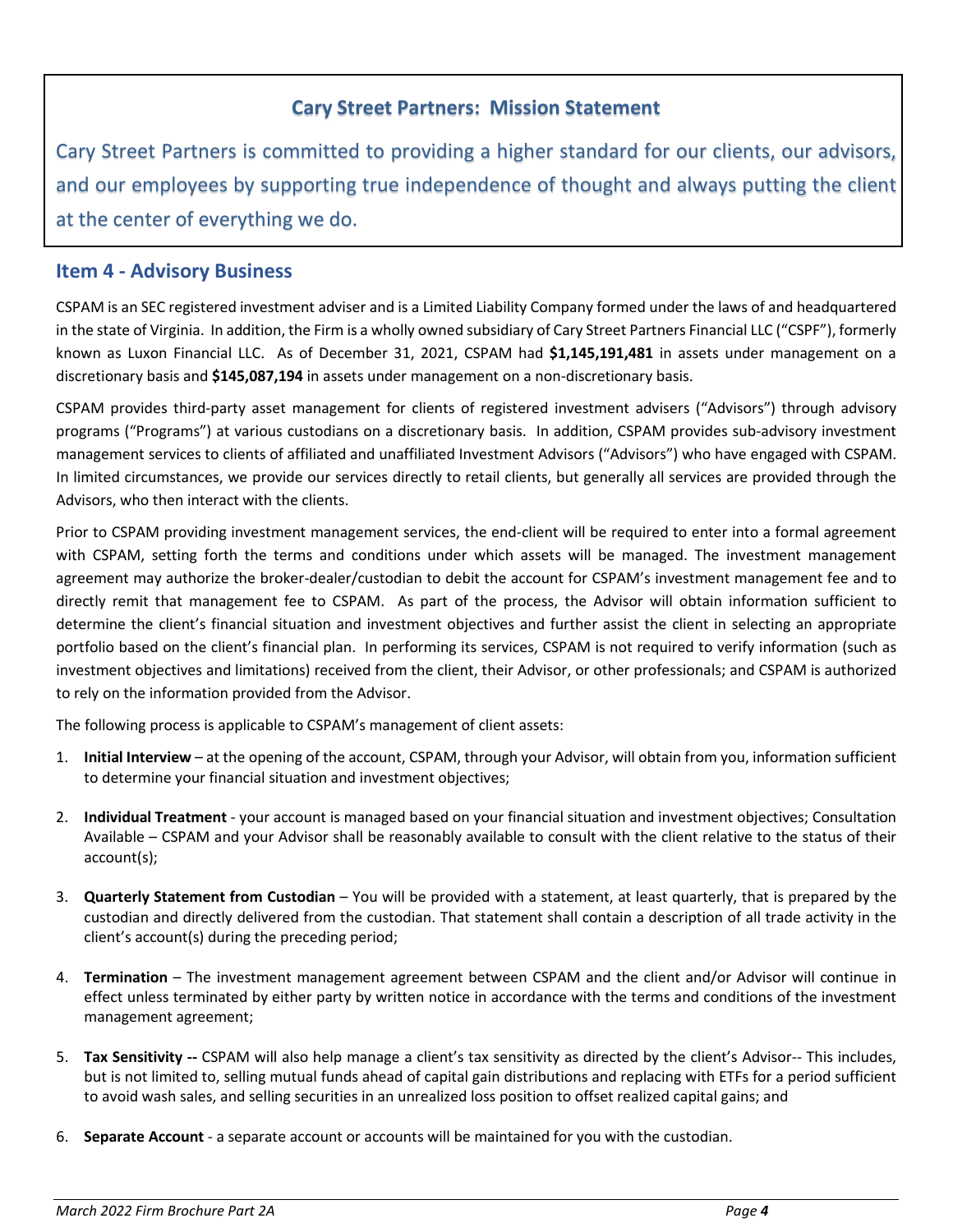CSPAM also provides investment consulting services for individuals and institutions on a non-discretionary basis. CSPAM provides investment consulting services that relate to matters such as allocation of assets among different classes, portfolio diversification, managing portfolio risk, portfolio monitoring/evaluation, and other general economic and financial topics. Account supervision is guided by the stated objectives of the client.

Finally, the Firm recently launched the Fairlead Tactical Sector ETF ("TACK"). This is the first opportunity for CSPAM to serve as an Investment Adviser to a Registered Investment Company. In addition, Fairlead Strategies will serve as the fund's Subadviser. This fund is a diversified, actively managed exchange-traded fund ("ETF") that will invest in passive domestic equity sector ETFs and ETFs investing in gold and U.S. Treasuries.

#### **Types of Investment Programs**

#### *CSP Global and CSP Active Management*

CSPAM provides investment management services through its service offerings: CSP Global and CSP Active Management. CSP Global provides investment strategies using primarily shares of mutual funds and exchange-traded funds (ETFs), and separately managed accounts (SMAs); while CSP Active Management provides investment management strategies primarily utilizing individual equity and fixed income securities. Both CSP Global and CSP Active Management offer multiple investment strategies through advisory programs on a discretionary basis. Additional information as to the specific investments and other portfolio composition characteristics and metrics underlying each program strategy are provided to the end-client and the Advisor in advance of the execution of the strategy or strategies by CSPAM.

#### *Wrap Fee Programs*

CSPAM provides investment strategy services and is the Portfolio Manager of various wrap fee programs, each sponsored by various registered investment advisers ("Sponsor(s)"). Please review the Sponsor's Wrap Brochure (Form ADV Part 2A Wrap Fee Brochure) for a complete description of its services, fees and any account minimums regarding its wrap fee program.

CSPAM manages specific investment strategies in wrap fee programs for both non-discretionary Model and discretionary Wrap Account programs sponsored by unaffiliated financial institutions similar to its management of the same strategies implemented in its CSP Global portfolios for example. In both the Wrap Account/Model programs however, CSPAM personnel primarily support the financial institution sponsoring the wrap program and not the actual underlying client. There are fundamental differences between a Wrap Account and Model program. In a traditional Wrap Account program, a client selects the Sponsor. The Sponsor will work with the client to select an approved discretionary investment adviser, like CSPAM, for a particular investment strategy.

From time to time, the Sponsor will communicate any specific client needs/requests to CSPAM, and CSPAM will evaluate for reasonableness within the strategy. CSPAM relies on the Sponsor to gather the necessary information and assess the suitability of its investment style to the individual needs and financial situation of a Wrap Account client. For Wrap Accounts, CSPAM exercises investment discretion and delivers buy/sell instructions to the Sponsor's platform. The Sponsor is responsible for execution of each transaction in the client accounts.

Under the Model programs, depending on the model, the Sponsor or its designated representative, sometimes referred to as an "overlay manager," exercises investment discretion and executes each client's portfolio transactions based on the Sponsor's own investment judgment. CSPAM does not tailor the model portfolio to the individual needs of any program client. CSPAM does not evaluate suitability for clients in a Model program.

In both types of wrap sponsored programs, the Sponsor provides a bundle of services for a single fee. Typically, this bundle of services includes the review and monitoring of selected investment advisers approved in the program, performance evaluation of the adviser, execution of the client's portfolio transactions, custodial services of the client's assets and payment of CSPAM's advisory fee and other fees that may be charged in the Sponsor's program.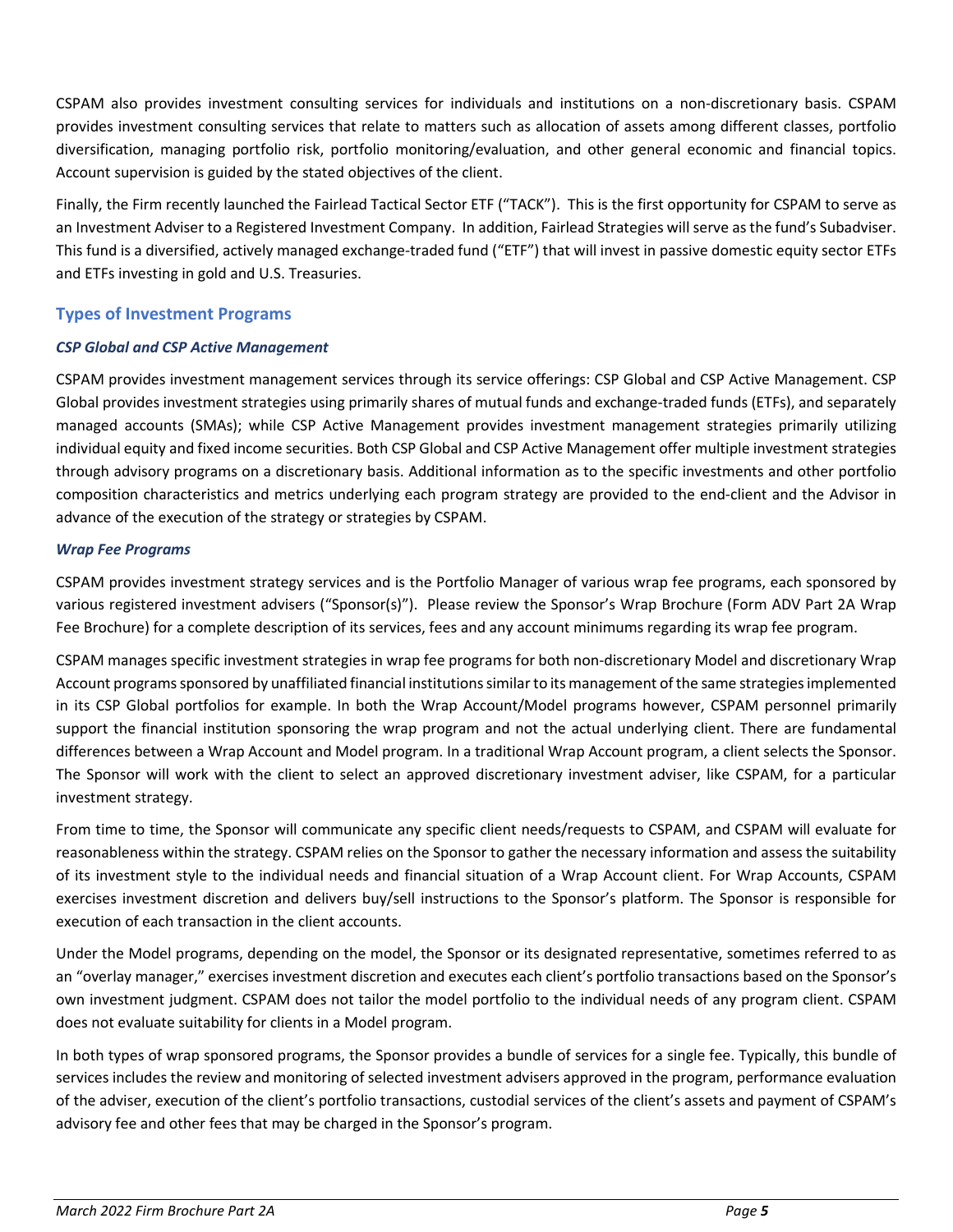The benefits under a wrap fee program depend, in part, upon the size of the account, the costs associated with managing the account, and the frequency or type of securities transactions executed in the account.

- For example, a wrap fee program is not suitable for all accounts, including, but not limited to, accounts holding primarily, and for any substantial period of time, cash or cash equivalent investments, fixed income securities or notransaction-fee mutual funds, or any other type of security that can be traded without commissions or other transaction fees.
- In order to evaluate whether a wrap (or bundled) fee arrangement is appropriate for you, you should compare the agreed-upon Wrap Program Fee and any other costs associated with participating in our Wrap Fee Program with the amounts that would be charged by other advisers, broker-dealers, and custodians, for advisory fees, brokerage and execution costs, and custodial services comparable to those provided under the Wrap Fee Program.

## <span id="page-5-0"></span>**Item 5 - Fees and Compensation**

### **Fee Schedule**

CSPAM typically charges either an annual investment management fee based upon a percentage (%) of the fair market value of the assets being managed by CSPAM or a flat fee for investment consulting services. The annual investment management fee rate charged will vary depending upon the market value of the assets under management and the specific services and program strategies being provided. The following is a sample fee schedule provided for illustrative purposes listing fees by investment program or strategy.

| <b>CSPAM Strategy or Program</b>                | Annualized Fee Percentage* |
|-------------------------------------------------|----------------------------|
| <b>CSP Global Strategies</b>                    | 0.05%                      |
| <b>CSP-RBA Global Strategies</b>                | 0.35%                      |
| <b>CSPAM Individual Equity Strategies</b>       | 0.25%                      |
| <b>CSPAM Individual Fixed Income Strategies</b> | 0.10%                      |
| Fairlead Tactical Sector ETF (Symbol: "TACK")   | 0.59%                      |

\*Fees shown do not include any underlying fund fees, where applicable.

Investment management and investment consulting services fees are negotiable, subject to volume discounts, and may be modified on a case-by-case basis. Fees are usually payable at the beginning of each quarter (i.e., "in advance") and deducted directly from the client's account. CSPAM uses the value of each account on the last day of the previous quarter to calculate the quarterly fee. In certain circumstances, CSPAM may charge a flat, fixed fee for investment advisory services in lieu of an annualized percentage fee. Flat fees will vary by client, depending upon the scope of services and program strategies provided. Specific fee information for each client will be found in the Investment Advisory Agreement executed between CSPAM and the client.

The client's Advisor may charge investment management fees that are different from other Advisors that use the services of CSPAM. Variations in Advisor compensation are attributed to service levels provided to the client and whether the Advisor is affiliated with CSPAM. Such arrangements, and the terms and conditions thereof, are determined between the client and their Advisor.

### **Wrap Fee Programs**

A wrap fee is not based directly on the number of transactions in your account. Various factors influence the relative cost of our wrap fee program to you, including the cost of our investment advice, custody and brokerage services if you purchased them separately, the types of investments held in your account, and the frequency, type and size of trades in your account. The wrap fee program could cost you more or less than purchasing our investment advice and custody/brokerage services separately.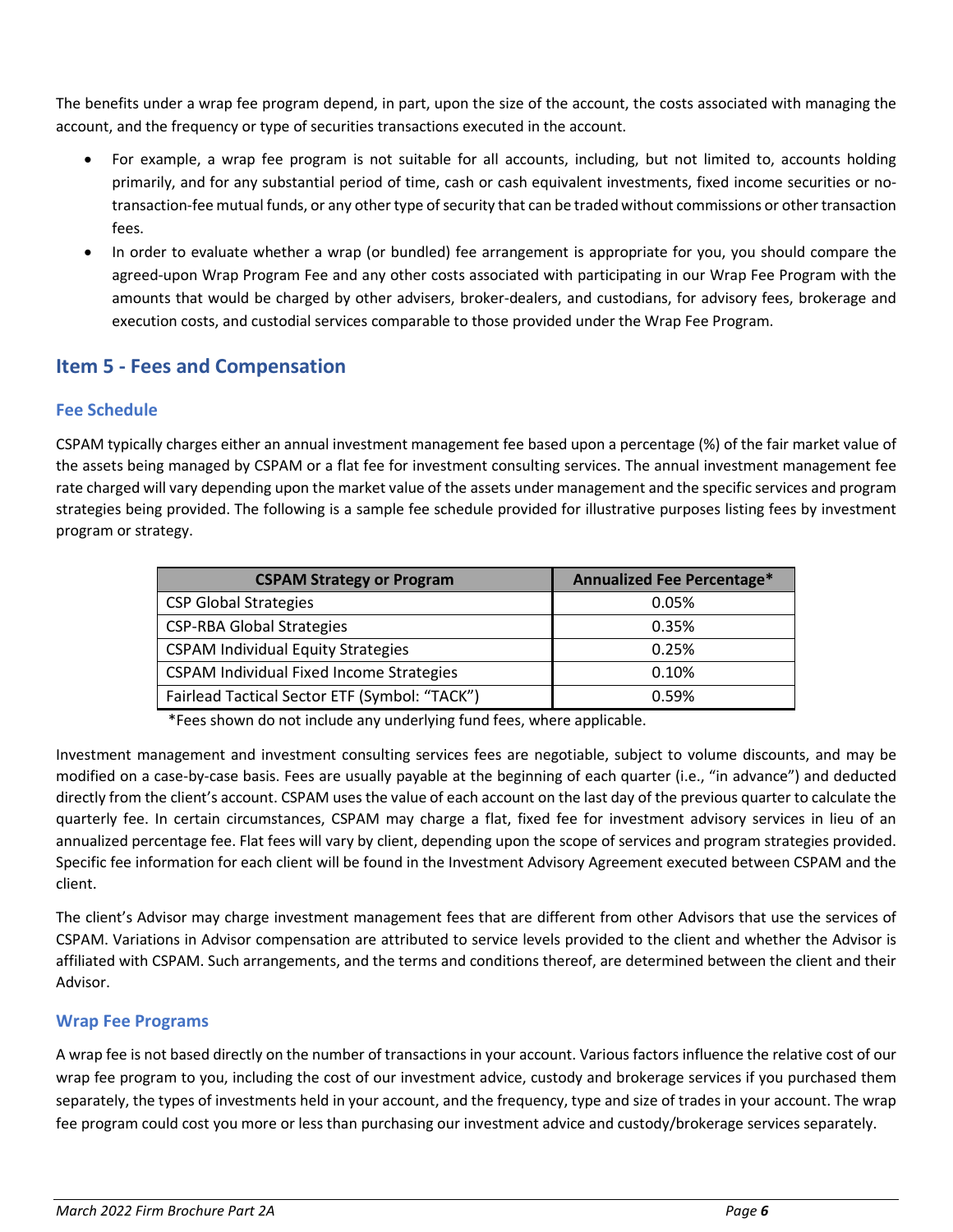Our wrap fee covers our advisory services and the brokerage services provided by your qualified custodian including custody of assets, equity trades, ETFs, and agency transactions in fixed income securities. As a result, we have an incentive to execute transactions for your account with your qualified custodian.

Our wrap fee does not cover all fees and costs. The fees not included in the wrap fee include the following: charges imposed directly by a mutual fund, index fund, or exchange-traded fund which shall be disclosed in the fund's prospectus (i.e., fund management fees and other fund expenses); mark-ups and mark-downs; spreads paid to market makers; fees (such as a commission or markup) for trades executed away from your qualified custodian at another broker-dealer; wire transfer fees; and other fees and taxes on brokerage accounts and securities transactions.

When managing a client's account on a wrap fee basis, we receive as compensation for our investment advisory services, the balance of the total wrap (or program) fee you pay after custodial, trading and other management costs (including execution and transaction fees) have been deducted. Accordingly, we have a conflict of interest because we have a financial incentive to maximize our compensation by seeking to reduce or minimize the total costs incurred in your account(s) subject to a wrap fee.

### **Payment of Fees**

Generally, CSPAM is responsible for the calculation of its portion of the management or consulting fees it charges. Fees are paid via one of the following methods:

- CSPAM bills the client's accounts(s) for its management fees and the payment is debited from the client's account(s) by the custodian, and then sent to CSPAM by the custodian.
- CSPAM bills the client's directly for services rendered. This method of payment is typically a negotiated flat fee for consultation services.
- The client's Advisor bills the client's account(s) or invoices the client for its management fees, as well as CSPAM's fees. The Advisor then sends CSPAM's portion of the management fees to CSPAM.

### **Other Costs of Investing**

- In addition to CSPAM's investment management fee, each client's Advisor typically charges advisory or other related fees.
- Clients with assets held in mutual fund shares and exchange-traded funds (ETFs) will be charged expenses that include mutual fund management fees and potentially other fund expenses.
- Clients are charged by their account custodian for transactions in their account(s). These charges may come in the form of commissions, mark-ups, and redemption fees. Clients may also be charged fees and expenses for certain types of accounts, such as IRA and other qualified retirement plan fees.
- CSPAM does not receive any portion of the brokerage commission or transaction fees charged, or any fees assessed by the third-parties listed above.

## <span id="page-6-0"></span>**Item 6 - Performance-based Fees**

CSPAM does not charge or accept performance-based fees.

# <span id="page-6-1"></span>**Item 7 - Types of Clients**

CSPAM services the following types of clients:

- Individuals;
- Trusts, Estates and Charitable Organizations;
- Registered Investment Companies;
- Corporations and Institutions; and
- Retirement Plans.

Affiliated and third-party Advisors may have minimum asset size requirements in order to service accounts.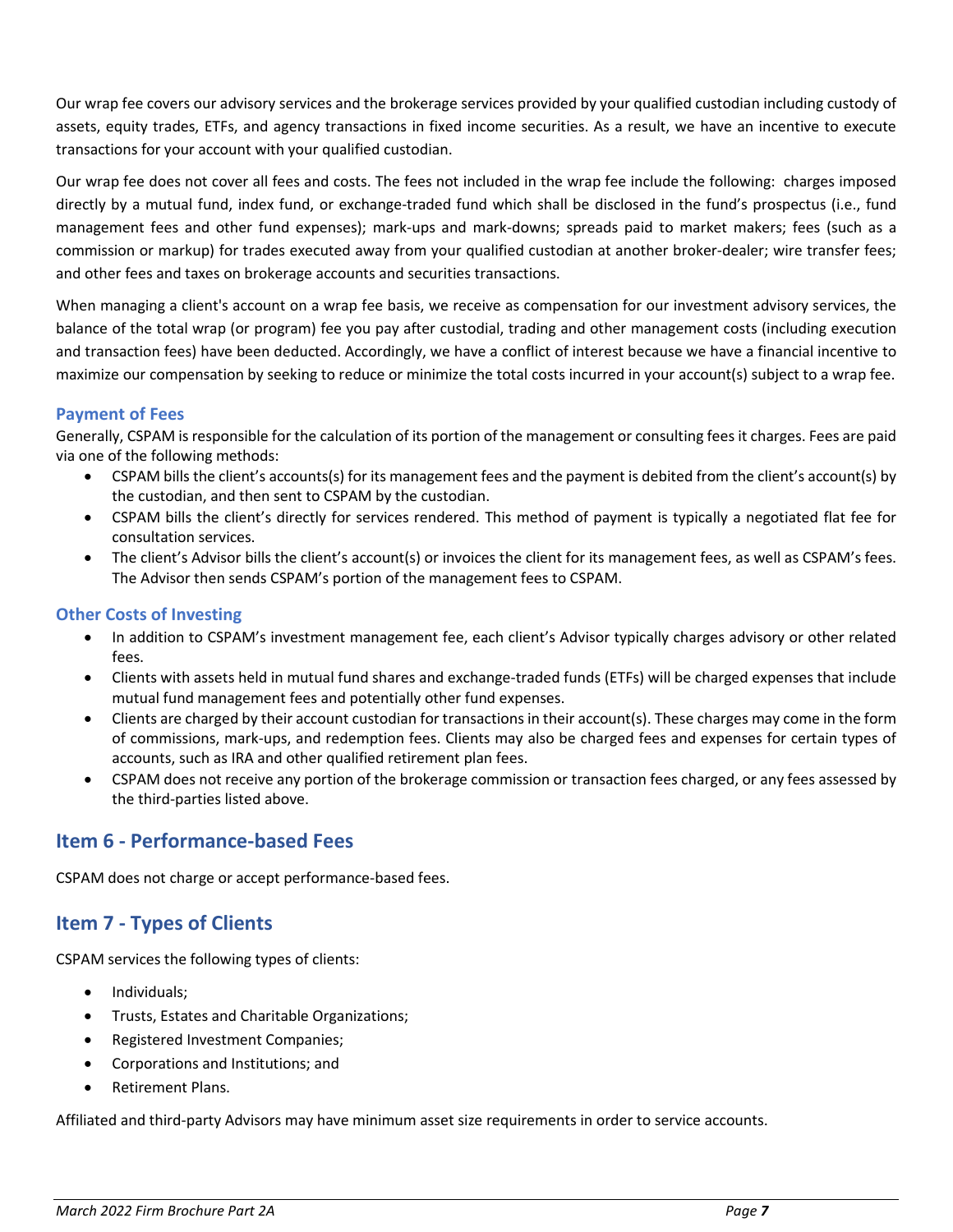# <span id="page-7-0"></span>**Item 8 - Methods of Analysis, Investment Strategies and Risk of Loss**

### **Methods of Analysis**

CSPAM's methods of analysis vary by its service offerings. CSP Global utilizes model portfolio strategies developed using an academically vetted, quantitative, efficient frontier asset allocation model. The asset allocation model is then combined with CSPAM's manager research process which fully vets only liquid mutual funds. A mutual fund is an investment vehicle made up of a pool of funds collected from many investors for the purpose of investing in securities such as stocks, bonds, money market instruments and similar assets. Mutual funds are operated by money managers, who invest the fund's capital and attempt to produce capital gains and income for the fund's investors. A mutual fund's portfolio is structured and maintained to match the investment objectives stated in its prospectus.

CSP Active Management utilizes a qualitative selection process to design portfolio strategies comprised of primarily individual stocks and bonds based on the fundamental analysis of economic drivers of intrinsic company value such as profitability, free cash flow generation, and growth rates. The process of initial and ongoing position sizing and allocation decisions is designed to provide exposure to the risk-adjusted returns of growing companies at reasonable prices. Because most of CSP Active Management's portfolio strategies are comprised of individual securities, there are certain risks the investor will bear, which we comment on in more detail below.

#### **Investment Strategies**

The portfolio strategies offered by CSPAM range from full equity models with higher levels of risk to full bond models with lower levels of risk, as well as a range of ETF portfolios with a varied blend of equity and bond exposure that fall between them. In addition, we offer strategies that include alternative assets.

Specifically, CSP Global model portfolios are designed to meet investor needs for diversified portfolio solutions meeting defined risk objectives using mutual funds and ETFs and direct SMA holdings. Each model is built around a targeted strategic asset allocation utilizing the following major asset classes- fixed income, domestic and international equity securities and cash or cash equivalents. These strategic asset allocation targets are based upon CSP Global's recommended long-term strategy guidelines and may change from time to time as determined by CSP Global's research and analysis.

CSP Active Management portfolios are designed to provide primarily equity exposure to the risk-adjusted returns of growing companies at reasonable prices. Margin of safety, preservation of capital, and positive risk-adjusted returns are the primary factors determining security selection, with a focus on value-oriented opportunistic investments resulting from events such as new company management, business restructuring, or new product launches. In addition, certain portfolio strategies also include bond exposure to provide additional asset class diversification, consistent with stated investment objectives.

The Fairlead Tactical Sector ETF ("TACK") presents the first opportunity for CSPAM to serve as an Investment Adviser to a Registered Investment Company. In addition, Fairlead Strategies will serve as the fund's Subadviser. This fund is a diversified, actively managed exchange-traded fund ("ETF") that will invest in passive domestic equity sector ETFs and ETFs investing in gold and U.S. Treasuries. TACK's principal investment strategy will employ a systematic approach to technical analysis focused on the identification of important trends. Technical analysis is a form of security analysis that uses price data, typically displayed graphically in charts, which are analyzed using various indicators in order to make investment recommendations. The fund's portfolio management team will use technical indicators in determining when to purchase and sell the fund's investments. Technical indicators are derived from historical prices and volume for a security. Technical indicators are used by traders, analysts and portfolio managers, including the Subadviser, who follow an investment strategy of technical analysis.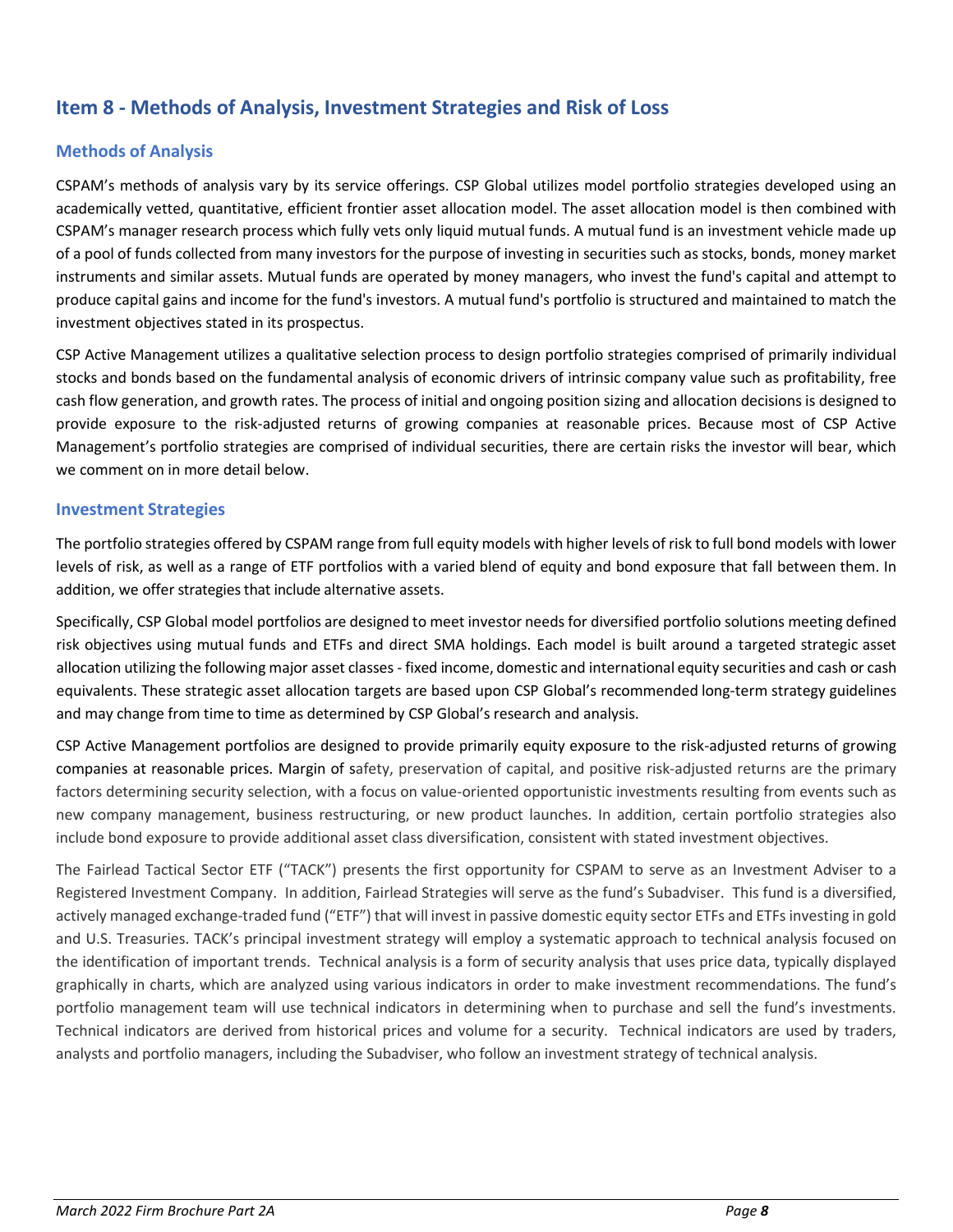#### **Risk of Loss**

All investmentsin securitiesinclude a risk of loss of principal (invested amount) and any profits that have not been realized (i.e., the securities were not sold to "lock in" the profit). Stock markets and bond markets fluctuate substantially over time. In addition, performance of any investment is not guaranteed. As a result, there is a risk of loss of the assets CSPAM manages.

CSPAM does not represent, warrant, or imply that the services or methods of analysis used can or will predict future results, successfully identify market tops or bottoms, or insulate clients from major losses due to market corrections or crashes. No guarantees are offered that clients' goals or objectives will be achieved. Further, no promises or assumptions can be made that the advisory services offered by CSPAM will provide a better return than other investment strategies.

**Equity Security Risks.** Equity markets are volatile and impacted by liquidity and investor sentiment. Many issues impact investor sentiment and thus investors' willingness to participate or purchase equity securities or thus provide liquidity to the market. Investor sentiment is impacted by economic conditions, sovereign monetary policy, political climate, world events, tax rates and other social factors. Sentiment can change rapidly causing major stock price declines in short order. It is difficult, if not impossible, to forecast these changes in sentiment and the resulting price declines. Thus, investing in stocks is a risky proposition that could result in significant losses that are not related to an individual company's fundamentals. However, individual companies also have the potential to report poor results or be negatively affected by industry and/or economic trends and developments. The prices of securities issued by such companies can suffer a decline in response. These factors contribute to price volatility, which is the principal risk of investing in equity securities.

**Market Event Risks.** Some countries and regions in which CSPAM invests have experienced security concerns, outbreaks of infectious diseases, pandemics, war or threats of war and aggression, terrorism, economic uncertainty, natural and environmental disasters and/or systemic market dislocations which have led, and in the future may lead, to increased market and liquidity volatility and exchange trading suspensions and closures. These events may have adverse effects on the U.S. and world economies and markets generally, each of which may negatively impact CSPAM's investments and performance.

**Individual Security Risks.** Each equity security has the risks mentioned above and has company or industry related fundamental risks. As above, sentiment and liquidity can create price declines or negatively impact valuation metrics. In addition, companies are faced with other fundamental risks like changes in industry, competition, lower demand for products, technological obsolescence, competitor innovation, patents, regulatory changes, political risks, cost inflation, labor relations, environmental issues, product liability and numerous other fundamental factors. Negative fundamental factors can reduce a company's equity value. In addition, some companies also face financial risks as they are dependent on raising capital in the financial markets to fund their operations. Financial markets may refuse to provide this funding.

**Fixed Income Security Risks**. Fixed income investments have the same liquidity and volatility risks of all financial assets. In addition, they have several other asset-class specific risks. Inflation risk reduces the real value of such investments as purchasing power declines on nominal dollars that are received as principal and interest. Interest rate risk comes from a rise in interest rates that causes a fixed income security to decline in price in order to make the market price-based yield competitive with the prevailing interest rate climate. Fixed income securities are also at risk of issuer default or the markets' perception that default risk has increased. In default, either some or all the securities' interest and principal payments will be omitted or delayed. The increase of this possibility can, in itself, cause the market price for a fixed income security to fall. CSPAM attempts to manage these risks by designing strategies that focus on fixed income diversification.

The credit rating or financial condition of an issuer can affect the value of a fixed income or debt security. Generally, the lower the quality rating of a security, the greater the risk that the issuer will fail to pay interest fully and return principal in a timely manner. The issuer of an investment grade security is more likely to pay interest and repay principal than an issuer of a lower rated bond. Adverse economic conditions or changing circumstances, however, can weaken the capacity of the issuer to pay interest and repay principal. High yield or "junk" bonds are considered to be "less than investment grade" (rated BB and lower) and can be highly speculative securities that are usually issued by less creditworthy and/or highly leveraged (indebted)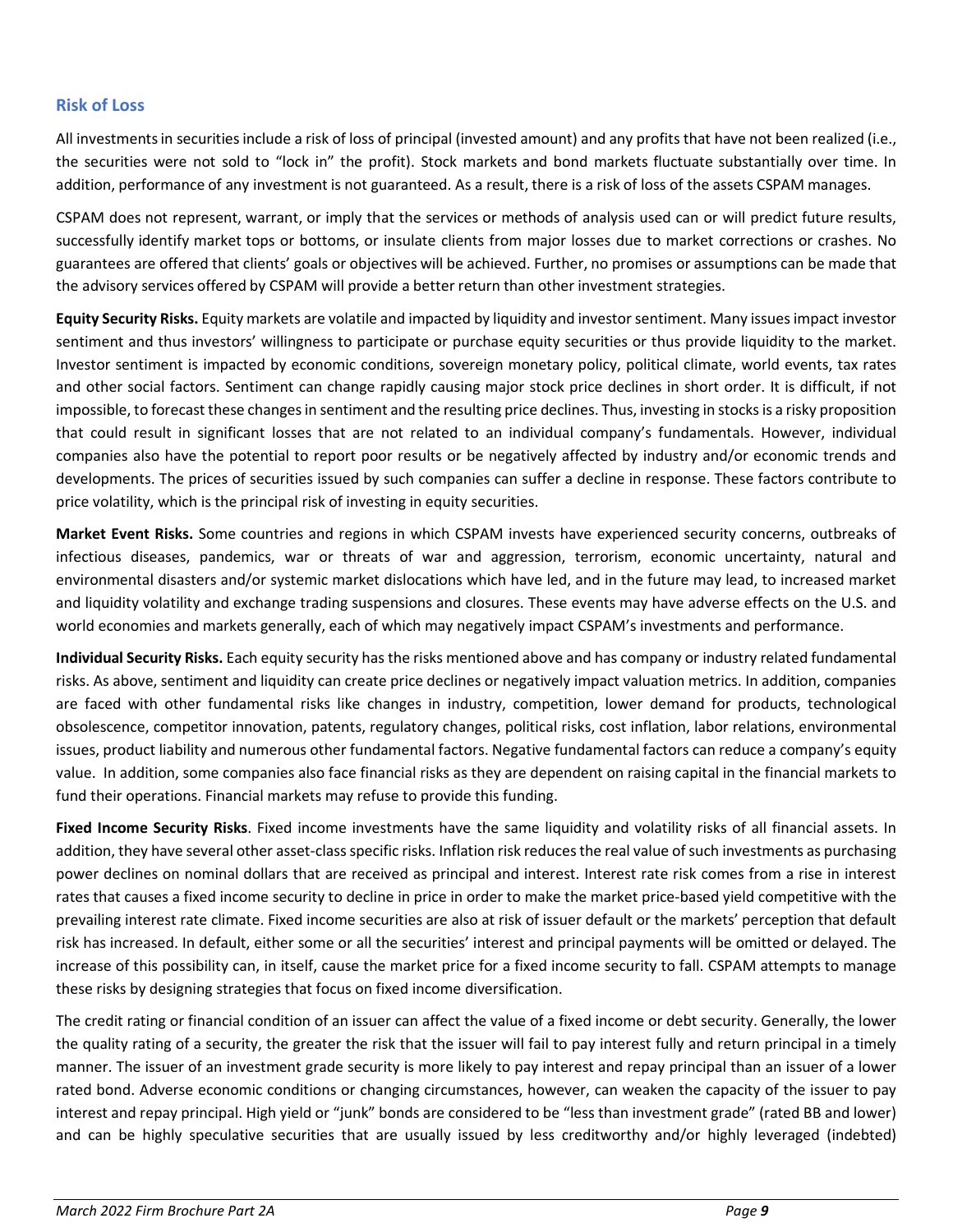companies. Compared with investment grade bonds, high yield bonds can carry a greater degree of risk and can be less likely to make payments of interest and principal.

**Liquidity Risks.** Despite the heavy volume of trading in securities and futures, the markets for some securities and futures, such as certain private funds or interval funds, have limited liquidity and depth. This lack of depth could disadvantage an investor, both in the realization of the prices which are quoted and in the execution of orders at desired prices.

**Option Security Risks.** Options involve risks and are not suitable for everyone. Options trading can be speculative in nature and can carry substantial risk of loss.

CSPAM helps manage or mitigate the risks discussed above by selecting investment strategies, investment managers, investment structures, and, specifically for strategies offered through CSP Active Management, individual securities within diversified portfolios, which spread security risk across numerous asset classes, companies, sectors of investment, and strategic allocation targets.

**Cybersecurity Risks.** Any significant limitation on the use of our facilities or the failure or security breach of our software applications or operating systems and networks, including the potential risk of cyber-attacks, could result in the disclosure of confidential client information and financial losses. CSPAM maintains policies and procedures to reduce risks related to cybersecurity.

**Business Disruption Risks**. Business disruptions resulting from catastrophic and other material events (such as a pandemic) could negatively impact our ability to continue to transact business. Any significant limitation on the use of our facilities or our software applications, operating systems and networks could result in financial losses. Similar types of business disruption risks are also present for issuers of securities in which we invest, which could result in material adverse consequences for such issuers and may cause your investments to lose value. CSPAM maintains business continuity and disaster recovery policies and procedures that seek to identify and plan for potential disruptions; these policies and procedures are tested at least annually.

# <span id="page-9-0"></span>**Item 9 - Disciplinary Information**

Neither CSPAM, nor its management personnel, are involved, and have not been involved, in any legal or disciplinary events.

# <span id="page-9-1"></span>**Item 10 - Other Financial Industry Activities and Affiliations**

CSPAM is a registered investment adviser with the SEC. The appropriate personnel of CSPAM are registered as investment adviser representatives within their state jurisdiction. Currently, there is not a pending application for registration as a futures commission merchant, commodity pool operator, commodity trading advisor or an associated person for CSPAM.

### *Cary Street Partners LLC*

Cary Street Partners LLC ("CSP") is a registered broker-dealer and member of the Financial Industry Regulatory Authority ("FINRA"). CSP provides investment banking, wealth management and brokerage services to its clients. Client accounts of CSP are custodied at Wells Fargo Clearing Services ("WFCS"). Currently, there is not a pending application for registration as a futures commission merchant, commodity pool operator, commodity trading advisor or an associated person for CSP, the broker-dealer affiliate or any management person.

CSP, will serve, periodically, as a private placement agent for issuers of equity and debt securities. In that capacity, certain advisory clients who are accredited investors and qualified advisory clients for which the private placement is suitable are shown transactions represented by CSP. If they elect to do so and are acceptable to the issuer and its counsel, these clients purchase securities in some of those offerings.

In addition, CSPF, the holding company for CSP and CSPAM, has completed private placements of securities and some of our qualified advisory clients invested in those offerings. The Firm could offer similar investments to our investment advisory clients in the future.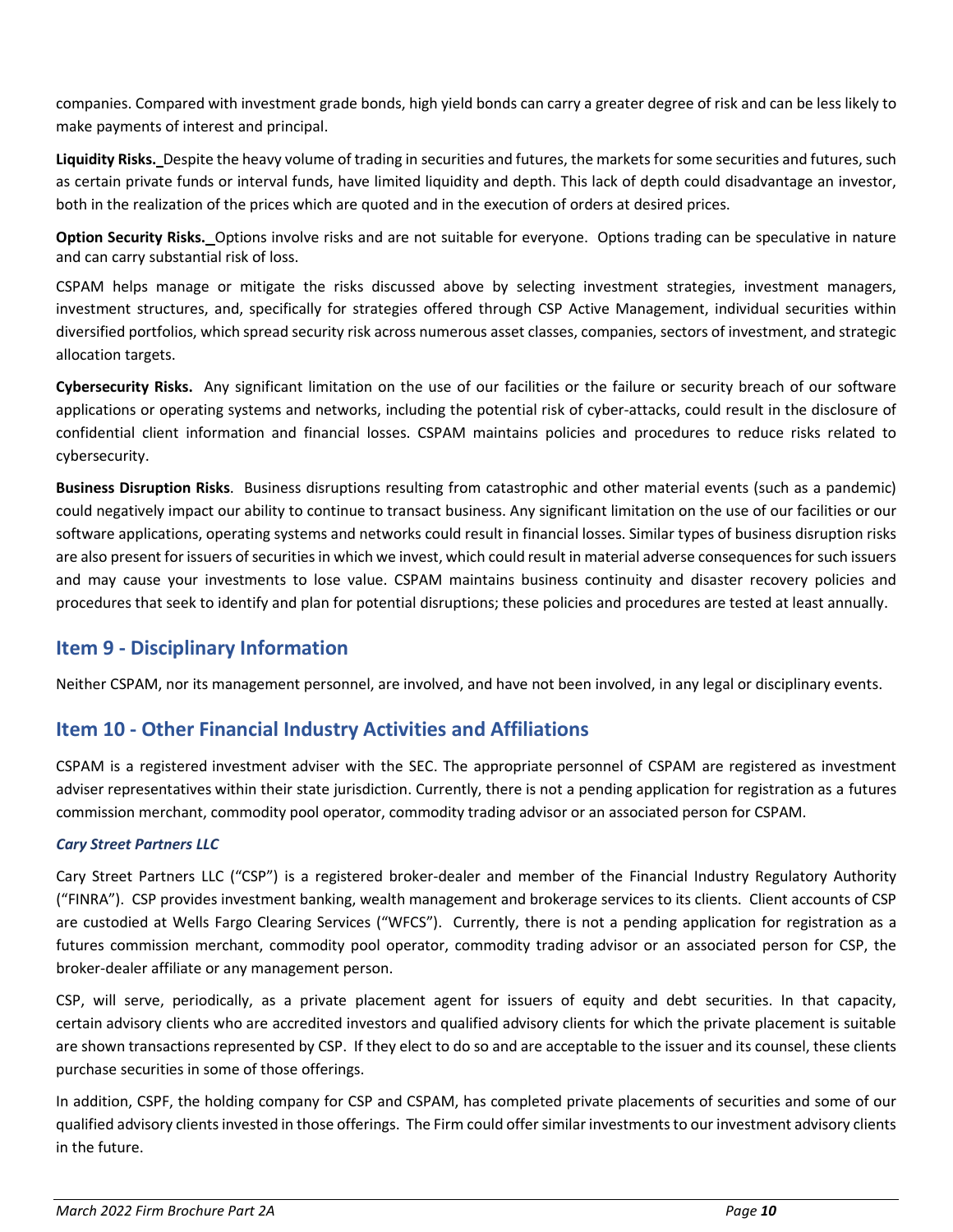#### *Cary Street Partners Investment Advisory LLC*

Cary Street Partners Investment Advisory LLC ("CSPIA") is an SEC registered investment adviser and provides individualized nondiscretionary and discretionary advisory services to various categories of institutional and individual clients who wish to participate in financial planning, separately managed accounts ("SMA"), mutual funds, closed end funds, exchange traded funds, annuities, fixed income, structured notes, equities, or who want to invest in private equity funds or other alternative investment vehicles. CSPIA is an affiliate of CSPAM and a wholly owned subsidiary of CSPF.

#### *Luxon Insurance Services LLC*

Luxon Insurance Services LLC ("Luxon Insurance") is an affiliated entity of CSPAM and a wholly owned subsidiary of CSPF. Luxon Insurance provides business insurance services to clients and corporate entities.

CSPAM associates accept payment for reasonable travel and lodging expenses from money managers when performing due diligence reviews or educational meetings related to those money managers' investment management activities. These payments are to compensate CSPAM for travel related expenses incurred on these business trips. Any payments received in these situations are monitored and reviewed and are considered immaterial in relation to the Firm's income.

# <span id="page-10-0"></span>**Item 11 - Code of Ethics, Participation or Interest in Client Transactions, and Personal Trading**

CSPAM is guided in all actions by the highest ethical and professional standards. Accordingly, the Firm has embraced the SEC's adoption of the "Code of Ethics rule", as an opportunity to affirm its duty to its clients. CSPAM's associates are required to comply with the Firm's Code of Ethics, Code of Conduct and related policies which are made available to all employees.

Pursuant to the SEC's adoption of this rule, CSPAM has adopted this Code of Ethics ("the Code") in order to set the standards of conduct to be followed by all persons associated with the Firm. The policies and guidelines set forth in this Code of Ethics must be strictly adhered to by all employees. Severe disciplinary actions, including dismissal, may be imposed for violations of this Code of Ethics.

The Firm's Advisory Code of Ethics consists of the Code of Ethics, Personal Trading policies, and other targeted policies, together with the CSPAM Code of Conduct. All Advisory Supervised Persons are subject to the requirements of this Code of Ethics. Advisory Supervised Persons are IA employees acting in an investment advisory capacity and have a fiduciary obligation to their advisory clients to:

- Place the advisory clients' interests over their own;
- Comply with this Code of Ethics and the Firm's Investment Adviser Policies and Procedures Manual;
- Comply with applicable federal and state securities laws; and
- Avoid actual or potential conflicts of interest or fully disclose them to the client.

In addition, we have adopted a Privacy Policy to prohibit the transmission, distribution or communication of any information regarding securities transactions in client accounts or other non-public client information. Any violation of the Privacy Policy is also considered a violation of this Code of Ethics.

Personal trading by CSPAM Associates must be conducted in compliance with all applicable laws and procedures adopted by CSPAM. CSPAM places restrictions upon certain personnel in connection with the purchase or sale of securities recommended to you. It is CSPAM's internal policy that certain management personnel do not recommend the purchase of a security that they have purchased for their own account or the account of a closely related party within an established number of days, unless such shares are sold prior to issuance of a buy recommendation. Some advisors are prohibited from purchasing securities that we have recommended for 24 hours following the official release of the recommendation except within the models which trade concurrent with client accounts. All trades in accounts of the personnel in these departments and their immediate relatives are subject to supervisory review. Policies and procedures have been designed to prevent, among other things, any improper conduct wherever any potential conflict of interest exists with respect to any client.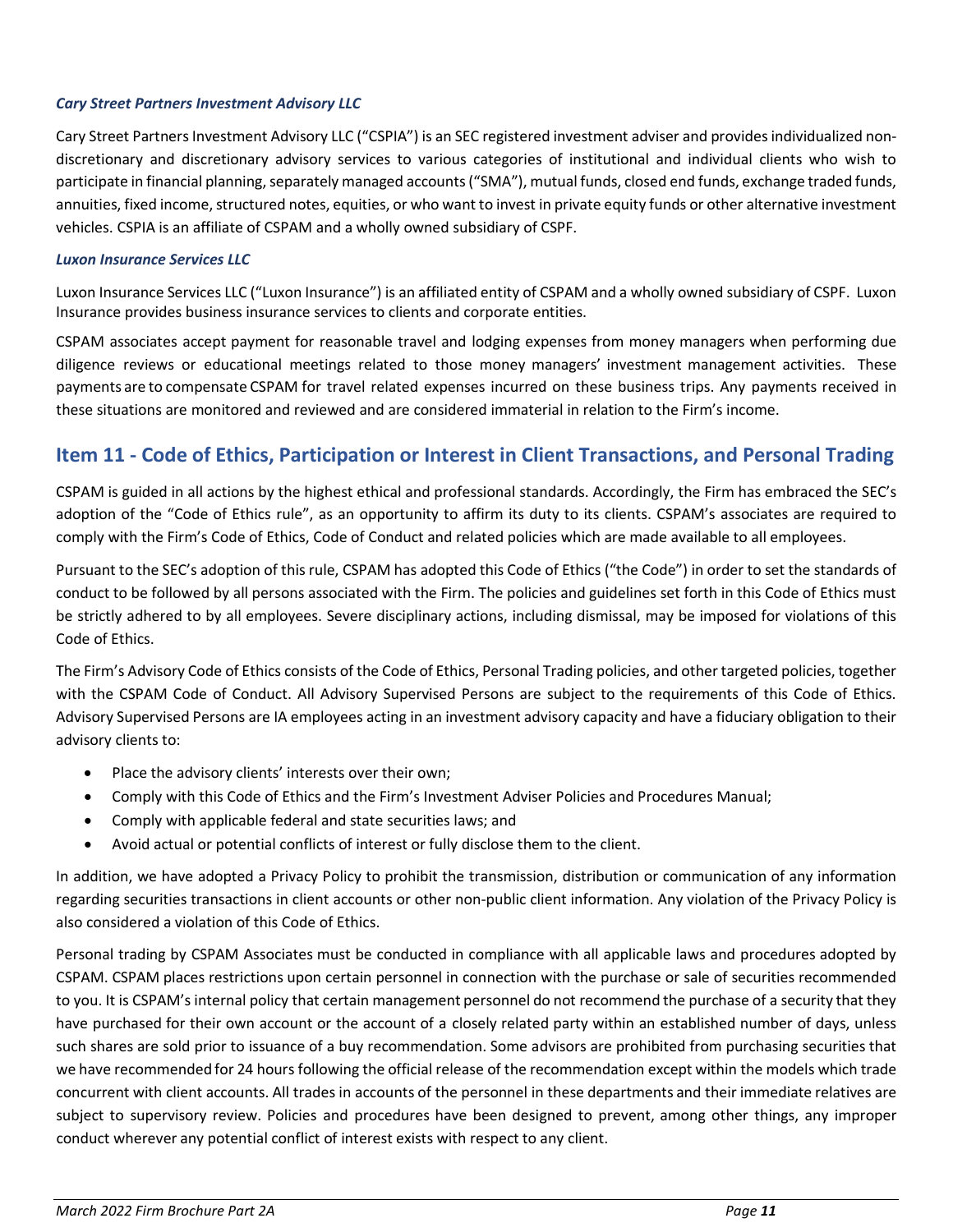# <span id="page-11-0"></span>**Item 12 - Brokerage Practices**

### **How We Select Brokers/Custodians**

We seek to recommend a custodian/broker who will hold your assets and execute transactions on terms that are, overall, competitive when compared to other available providers and their services. We consider a wide range of factors, including, among others:

- Combination of transaction execution services and asset custody services (generally without a separate fee for custody);
- Capability to execute, clear, and settle trades (buy and sell securities for your account);
- Capability to facilitate transfers and payments to and from accounts (wire transfers, check requests, bill payment, etc.);
- Breadth of available investment products (stocks, bonds, mutual funds, exchange-traded funds ("ETFs"), etc.);
- Availability of investment research and tools that assist us in making investment decisions;
- Quality of services;
- Competitiveness of the price of those services (commission rates, margin interest rates, other fees, etc.) and willingness to negotiate the prices;
- Reputation, financial strength, security and stability; and
- Prior service to us and our other clients.

When, and if, CSPAM has discretion to determine the broker-dealer to be used in a securities transaction, the general policy, in conjunction with CSPAM's duty to obtain best execution, is to select or recommend, as applicable, broker-dealers on the basis of the best combination of market price, responsiveness, financial responsibility and execution capability, (considering all the factors listed above), and under the requirements of all applicable laws and regulations. Lowest possible cost is not the determinative factor. As a general policy, we will direct such brokerage transactions through broker-dealers that we reasonably believe will provide best execution given prevailing market conditions. We generally execute transactions for clients with the account custodian; however, transactions are cleared through other broker-dealers when determined to be appropriate (considering the factors listed above). In addition, certain custodians charge clients a flat dollar amount or "trade away" fee for each trade executed by a different broker-dealer. As a result, the client could incur both the fee (commission, mark-up/markdown) charged by the executing broker and the separate "trade away" or "step-out" fee charged by the custodian. These are all considerations when selecting specific broker-dealer relationships.

Finally, a client who designates use of a particular broker-dealer, including a client who directs use of a broker who will also serve as custodian of the client's securities, should recognize that such designation has the possibility to operate to the client's disadvantage, as under those circumstances CSPAM will not be able to negotiate commissions and generally will not be able to obtain volume discounts or best execution. This designation can cost the client more money. In addition, a disparity in commission charges can exist between the commissions charged to clients who direct the broker-dealer selection and other clients who do not direct the selection. If a client does designate a particular broker-dealer, they must do so in writing. In that case, the client will negotiate the terms and arrangements with that broker-dealer, and we will not seek better execution services or prices from other broker-dealers.

#### **Soft Dollars**

CSPAM is authorized to pay higher prices for the purchase of securities from, or accept lower prices for the sale of securities to, brokerage firms that provide it with investment and research information, or to pay higher commissions to such brokerage firms, if we determine such prices or commissions are reasonable in relation to the overall services provided. Research services furnished by brokers include written information and analyses concerning specific securities, companies or sectors; market, financial and economic studies and forecasts; statistics and pricing or appraisal services; discussions with research personnel; and invitations to attend conferences or meetings with management or industry consultants. CSPAM is not required to weigh any of these factors equally.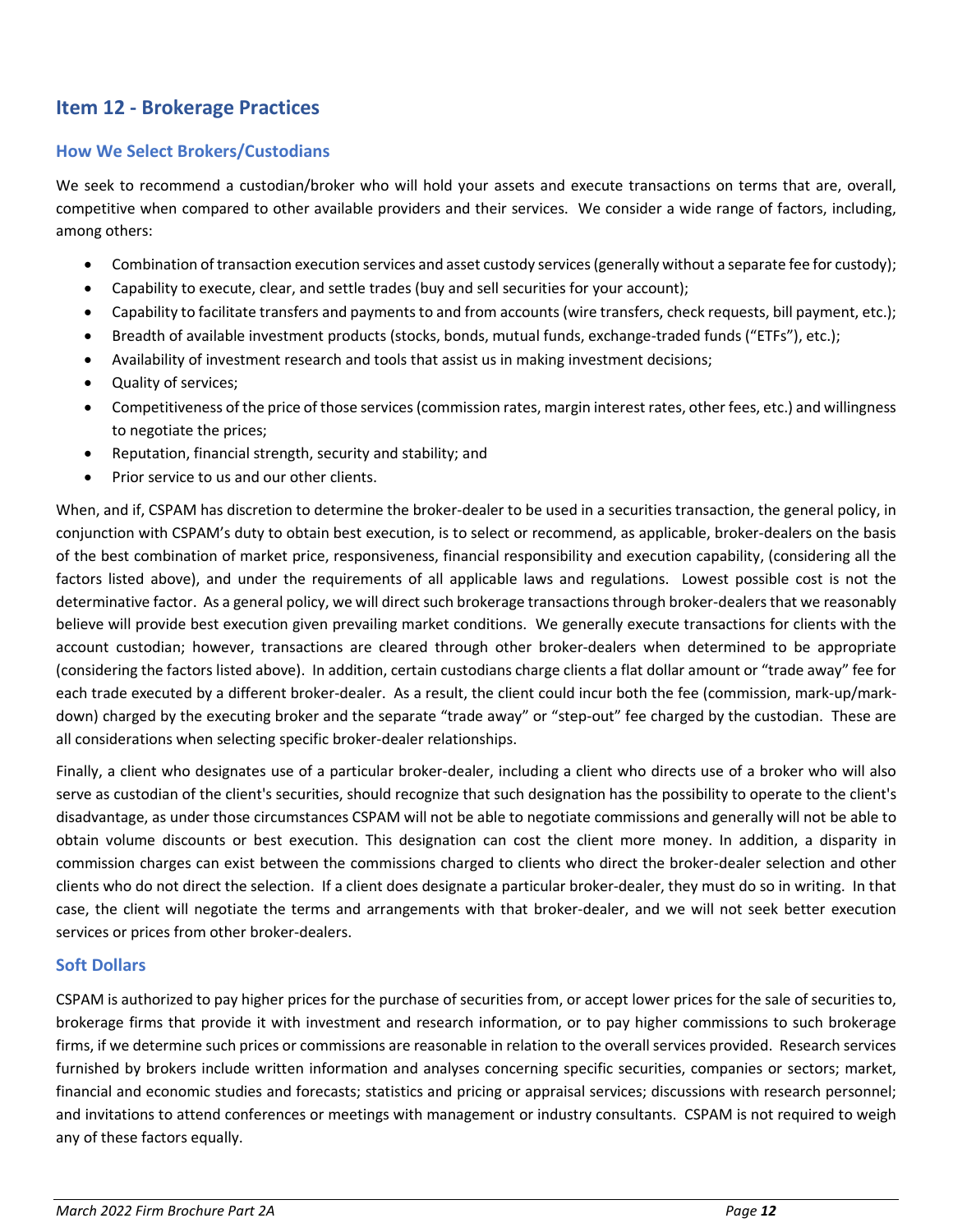Receipt by an investment adviser of products and services provided by brokers, without any cash payment by an investment adviser, based on the volume of brokerage commission revenues generated from securities transactions executed through those brokers on behalf of the investment adviser's clients is commonly referred to as "soft dollars". By utilizing client brokerage commissions to obtain research or other products and services, CSPAM receives a benefit because it does not have to produce or pay for such research, products or services.

Any research, products or services considered for use under CSPAM's Soft Dollar policy must pass the SEC's three-fold test: 1) Does the product or service meet the eligibility criteria for brokerage or research, as defined in Section 28(e)(3)? 2) Does the item actually provide lawful and appropriate assistance in the performance of CSPAM's investment decision making responsibilities? 3) Has CSPAM made a good faith determination that the commissions paid are reasonable in relation to the value of the goods and services provided by the broker-dealer? These considerations are provided under Section 28(e) of the Securities Exchange Act of 1934 which provides a "safe harbor" to investment advisers with respect to potential liability for violating their duty to obtain best execution. All of this said, CSPAM does not currently have any formal soft dollar arrangements. CSPAM is not required to allocate either a stated dollar amount or stated percentage of its brokerage business to any broker for any minimum time period.

Although not a material consideration when determining whether to recommend that a client utilize the services of a particular broker-dealer custodian, the Firm generally receives from certain broker-dealer custodians without cost (and/or at a discount) support services and/or products certain of which assist us to better monitor and service client accounts maintained at such institutions. Possible support services the Firm receives include: investment-related research; pricing information and market data; software and other technology that provide access to client account data; compliance and/or practice management publications; discounted or gratis consulting services; discounted and/or gratis attendance at conferences, meetings and other educational or social events; marketing support; computer hardware and/or software; or other products used by the Firm in furtherance of its investment advisory business operations.

Custodians also make available to CSPAM, other products and services that benefit CSPAM, but may not benefit clients. Some of these other products and services assist us in managing and administering Client accounts. These include software and other technology that provide access to Client account data (such as trade confirmation and account statements); facilitate trade execution; provide research, pricing information and other market data; facilitate payment of our fees from our clients' accounts; and assist with back-office functions, recordkeeping and client reporting. Many of these services generally may be used to service all or a substantial number of our accounts, including accounts not maintained at the broker/dealer. Custodians also make available other services intended to help CSPAM manage and further develop our business. These services may include consulting, publications and conferences on practice management, information technology, business succession, regulatory compliance and marketing. Receipt of these services and benefits may create an incentive for us to recommend broker/dealers based on those services and benefits. CSPAM does not receive referrals from any broker/dealer.

### **Trade Errors**

CSPAM has implemented procedures designed to prevent trade errors; however, trade errors in client accounts cannot always be avoided. Consistent with our fiduciary duty, it is our policy to correct trade errors in a manner that is in the best interest of the client. In cases where the client causes the trade error, the client will be responsible for any loss resulting from the correction. In situations where the client did not cause the trade error, the client will be made whole and any loss resulting from the trade error will be absorbed by CSPAM if the error was caused by the Firm. If the error is caused by the broker/dealer or an Advisor, the broker/dealer or Advisor will be responsible for covering the costs of the error. Depending on the specific circumstances of the trade error, the client may not be able to receive any resulting gains as it may not be permissible for clients to retain the gain. CSPAM may confer with clients or the Advisor to determine if the client should forego any gain (e.g., due to tax reasons). CSPAM will not profit from trade errors.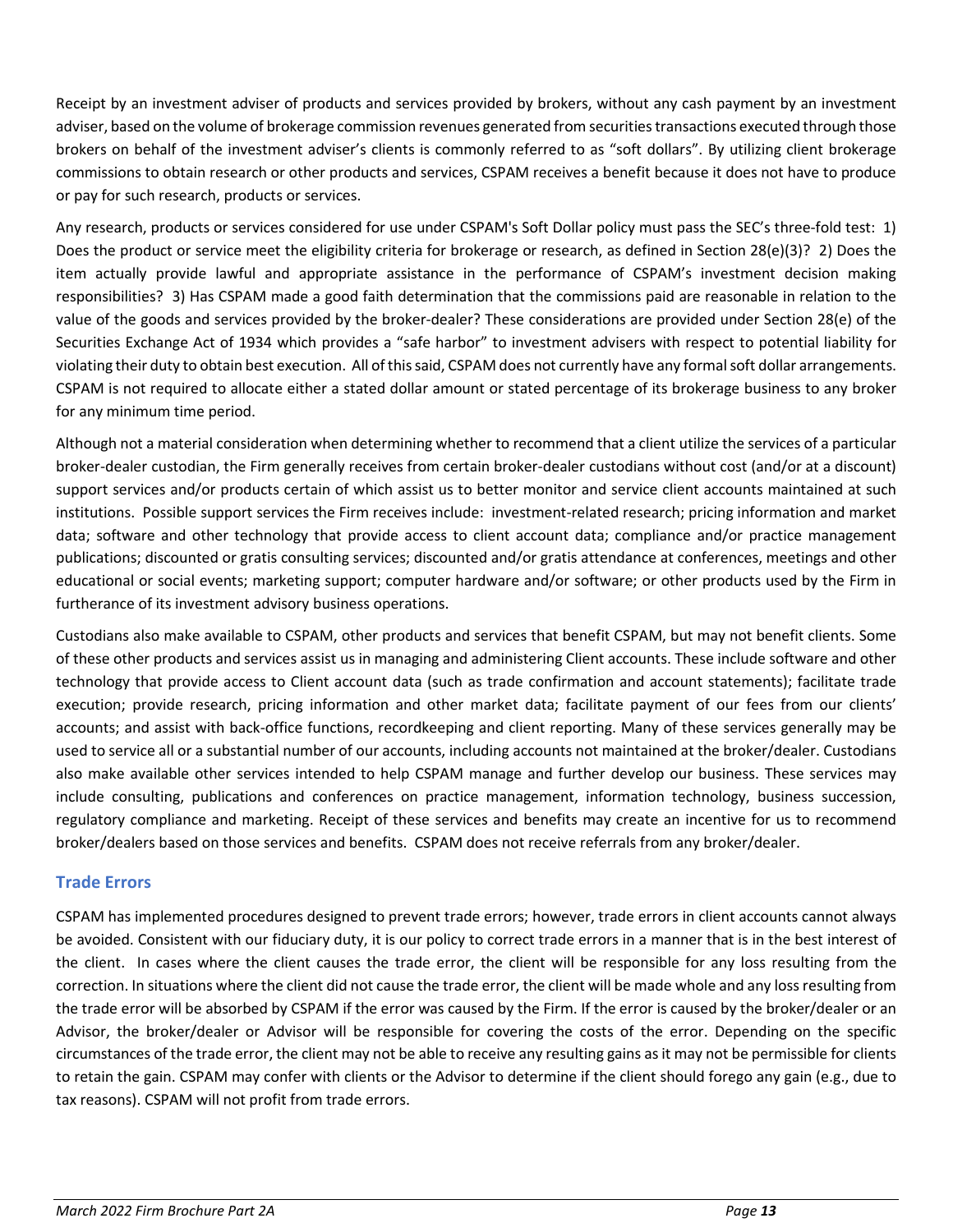### **Aggregation of Client Orders – Block Trading Policy**

Transactions implemented for client accounts of the same securities are generally executed for multiple clients at approximately the same time. This process is referred to as aggregating orders, bunching orders, batch trading, or block trading and is used by the Firm when it believes such action may prove advantageous to clients. When we aggregate client orders, the allocation of securities among client accounts will be done on a fair and equitable basis. Typically, the process of aggregating client orders is done in order to achieve better execution, to negotiate more favorable commission rates, to allocate orders among clients on an equitable basis, and to avoid differences in prices and transaction costs that might be obtained if orders were placed independently. Under this process, transactions are averaged as to price and will be allocated among the Firm's clients in proportion to the purchase and sale orders placed for each client account on any given day. CSPAM does not receive any additional compensation as a result of aggregation.

### <span id="page-13-0"></span>**Item 13 - Review of Accounts**

CSPAM will regularly monitor the investments in client accounts and perform at least quarterly reviews of account holdings for all clients. Client accounts are reviewed for consistency with the model portfolio's investment strategy and objectives, compliance with investment restrictions provided by the client (if applicable), asset allocation, style drift, cash flows, investment selection, risk tolerance and performance relative to the appropriate benchmark. CSPAM monitors on a continuous basis the securities it recommends for its model portfolios. CSPAM's Investment Team is responsible for the monitoring of the securities which are used in its model portfolios.

### **Portfolio Management Services**

For accounts for which CSPAM provides Portfolio Management Services, we generally rebalance portfolios on a quarterly basis, but monitor the portfolios daily to confirm the stated asset allocation for the model portfolio does not exceed the position threshold by 30%.

### **Investment Consulting Services**

When providing Investment Consulting Services, we will monitor the account as required per the investment advisory agreement executed between CSPAM and the client. The client's accounts may be reviewed on a transaction, monthly, quarterly or annual basis, as applicable, to monitor the account's performance, the individual mutual funds for appropriateness, and certain restrictions that apply.

#### **Reports**

CSPAM generally does not provide performance reports for individual client accounts. Clients will receive monthly statements from the custodian for each household account held by the custodian. If the client's account has no activity, the custodian, at a minimum, will provide a quarterly statement. The custodian's statement will include information about the assets held in the account, the current value of each asset, as well as reflect the deduction of any fees from the client's account. Clients are encouraged to review their statements with their primary advisor for discrepancies.

## <span id="page-13-1"></span>**Item 14 - Client Referrals and Other Compensation**

CSPAM, as a matter policy and practice, compensates persons, i.e., individuals or entities, for the referral of advisory clients to the Firm, provided appropriate disclosures and regulatory requirements are met. Under the SEC Cash Solicitation Rule (Rule 206(4)-3) and comparable rules adopted by most states, investment advisers may compensate persons who solicit advisory clients for a firm if appropriate agreements exist, specific disclosures are made, and other conditions are met under the rules. CSPAM's CCO must approve any solicitor arrangement. Upon Compliance approval, CSPAM will enter into solicitation agreements providing cash compensation to solicitors who secure clients for its investment advisory programs. These agreements are fully disclosed to the client. There are currently no formal solicitation or referral agreements in place for CSPAM.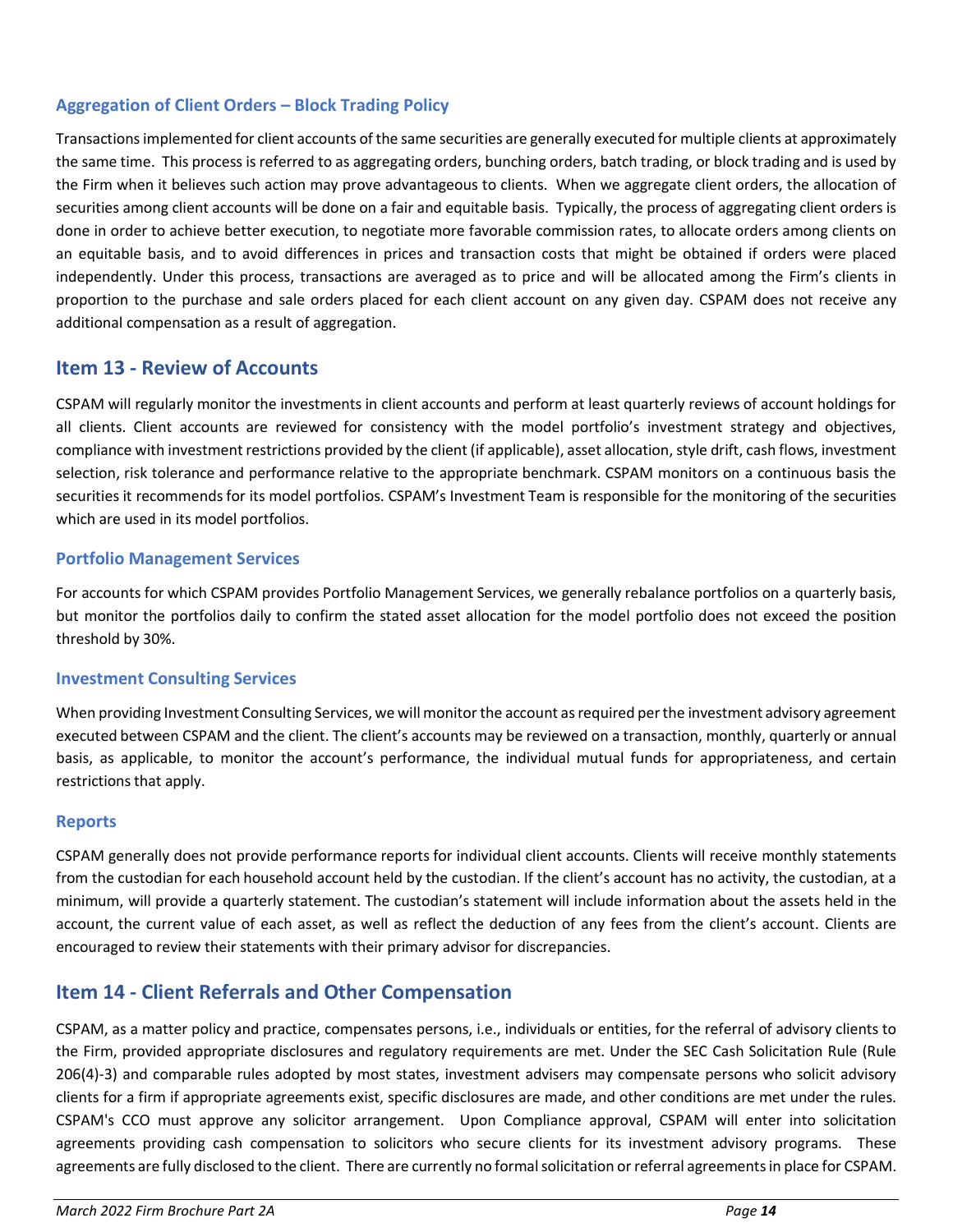CSPAM, at its sole discretion, will engage in joint marketing activities with investment managers and/or sponsors of mutual funds in the investment advisory programs it offers. These managers and/or sponsors pay a portion, or all, of the cost of the activities, which payment at times takes the form of reimbursement to CSPAM.

CSPAM or its affiliates from time to time enter into solicitation agreements providing cash compensation to solicitors who secure clients for its investment advisory programs. CSPAM also from time to time enters into solicitation agreements under which it receives cash compensation for referring clients to other investment managers, including one or more of its affiliates. These agreements are fully disclosed to the client, but there are currently none that are formally in place.

Clients who have investment advisory accounts with CSPAM generally also have other accounts with the firm or its affiliates in which management fees are not charged. The payment of commissions in these non-managed accounts is negotiated on an entirely separate basis from the payment of fees and commissions under investment advisory agreements.

# <span id="page-14-0"></span>**Item 15 - Custody**

As a matter of policy and practice, CSPAM does not permit its employees or the Firm to accept or maintain possession or custody of client assets. Instead, assets will be held by an independent, qualified custodian ("Custodian") that will provide monthly or quarterly statements to the client. Each client must designate a Custodian, and although CSPAM does provide relevant information regarding various custodians, custodian selection is ultimately the client's decision. CSPAM urges its clients to carefully review Custodian statements, which are the official custodial records of the client's account. CSPAM statements or reports can vary from custodial statements based on accounting procedures, reporting dates, or valuation methodologies of certain securities.

In certain cases, CSPAM is deemed to have custody of clients' assets due to standing letters of authorization involving thirdparty recipients, or due to other grants of authority including serving as trustee of a client's trust. All trusts maintain accounts with qualified custodians. In cases where CSPAM employees are occasionally appointed as a trustee or other fiduciary position involving CSPAM clients, these trustee appointments are usually initiated on the basis of a personal or family relationship the client has with the employee, rather than that employee's employment with the Firm. In such cases, CSPAM would not be deemed to have custody. This is especially true where an outside third-party co-trustee serves alongside the CSPAM employee.

## <span id="page-14-1"></span>**Item 16 - Investment Discretion**

CSPAM receives discretionary authority from most of its clients at the outset of an advisory relationship to select the types of securities as well as the allocation of those securities in a client's account(s). This is documented via a client's execution of an investment management agreement between the client and CSPAM. Additionally, the custodian will require the client to execute a limited power of attorney ("LPOA") when opening or turning over the custodial account to CSPAM's discretionary management. The LPOA will grant CSPAM the authority to:

- 1) Trade securities on the client's behalf in the account;
- 2) Authorize the disbursement of our quarterly investment advisory fee; and
- 3) Authorize us to instruct the custodian to disburse a check or money electronic transfers from the client's custodial account to their address of record or, with additional paperwork signed by the client, to a bank account registered in the client's name. In the event a client requiresthe Firm to manage an account on a non-discretionary basis, we will not be able to trade a client's account without the client's written consent.

Furthermore, CSPAM agrees to comply with the investment guidelines and/or limitations set forth in negotiated client agreements, including asset allocations and restrictions. Guidelines and/or limitations may vary from client to client based upon client objectives and other factors.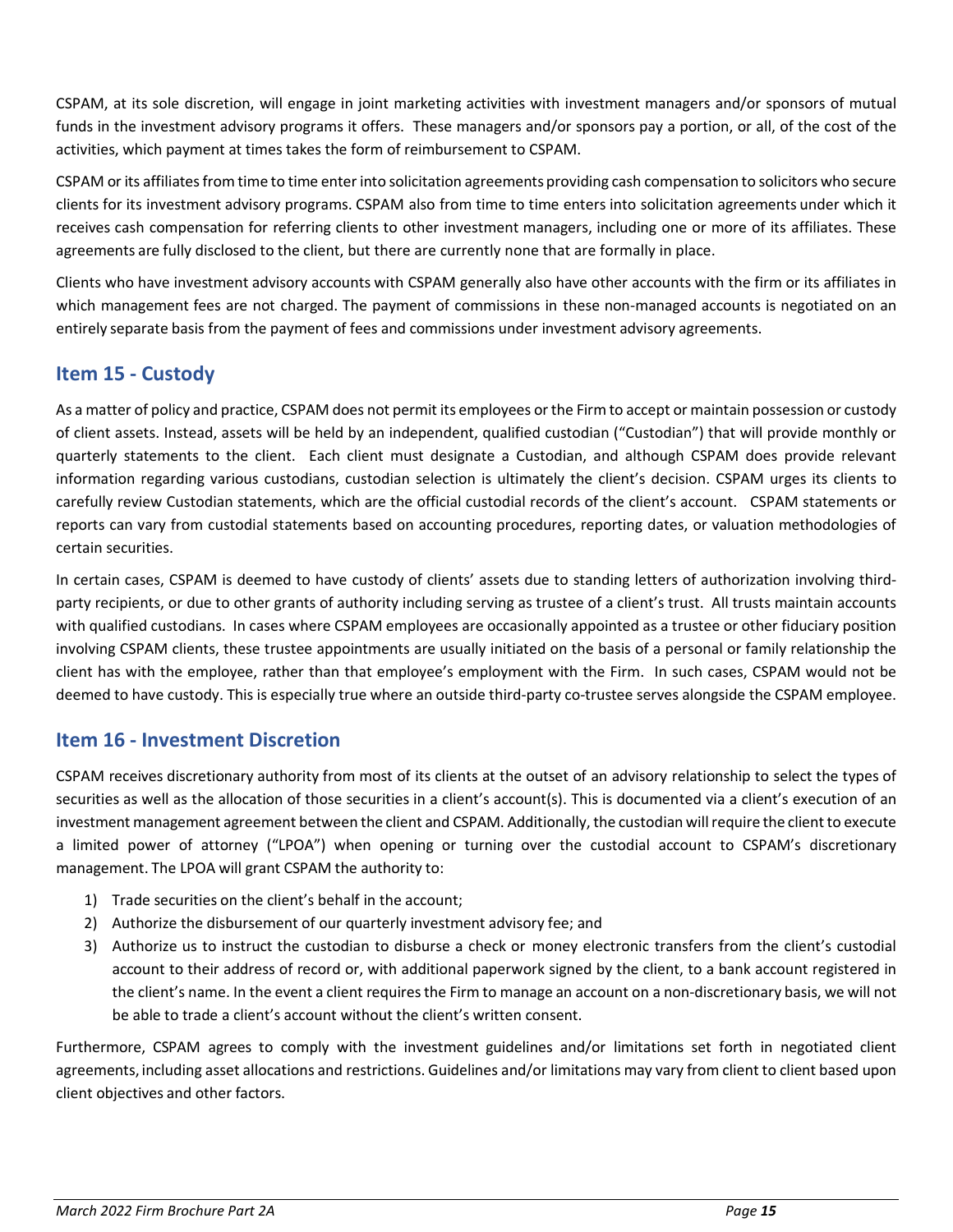# <span id="page-15-0"></span>**Item 17 - Voting Client Securities**

CSPAM acknowledges it has a fiduciary obligation to its clients that requires it to monitor corporate events and vote client proxies in cases where clients have assigned that responsibility to the Firm. CSPAM can vote proxies for securities over which it maintains discretionary authority consistent with its proxy voting policy. We have adopted policies and procedures reasonably designed to ensure proxies are voted in clients' and shareholders' best interests, and reasonably consistent with, wherever possible, enhancing long-term shareholder value and leading corporate governance practices. CSPAM has retained the services of Broadridge ProxyEdge ("ProxyEdge") to vote securities on its behalf. ProxyEdge provides its Proxy Policies and Insights (or PPI) product. PPI uses data driven voting guidelines, also called the Shareholder Value Template, derived from publicly disclosed vote records of top fund families with the goal of maximizing shareholder value. Finally, Adviser recognizes that it (i) has a fiduciary responsibility under the Employee Retirement Income Securities Act (ERISA) to vote proxies prudently and solely in the best interests of plan participants and beneficiaries and (ii) will vote proxies in the best interest of the client (non-ERISA) when directed.

### **Proxy Voting Guidelines**

Generally, where the disclosed vote records align, routine and/or non-controversial, corporate governance issues are normally voted with management; this would include the approval of independent auditors for example. Occasionally, ProxyEdge votes against management's proposal on a particular issue; such issues would generally be those deemed likely to reduce shareholder control over management, entrench management at the expense of shareholders, or in some way diminish shareholders' present or future value. CSPAM generally believes that voting proxies in a manner that is favorable to a business's long-term performance and valuation is in its clients' best interests. However, a uniform voting policy is sometimes not in the best interest of all clients. CSPAM applies the ProxyEdge standard guidelines to most clients but will utilize alternate policy guidelines to meet specific requirements where appropriate. From time to time, we will receive and act upon the client's specific instructions regarding proxy proposals. However, such requests must be received in writing no later than 30 days in advance of the proxy voting deadline. CSPAM reserves the right to vote against any proposals motivated by political, ethical or social concerns. A complete summary of the ProxyEdge voting guidelines, the Shareholder Value Template, can be requested by contacting us.

#### **Conflicts of Interest**

Occasions arise during the voting process in which the best interests of the clients or shareholders conflict with our interests. Examples of conflicts of interest generally include (i) business relationships where CSPAM has a substantial business relationship with, or is actively soliciting business from, a company soliciting proxies and (ii) personal or family relationships whereby an employee of CSPAM has a family member or other personal relationship that is affiliated with a company soliciting proxies, such as a spouse who serves as a director of a public company. A potential conflict occurs if a substantial business relationship exists with a proponent or opponent of a particular initiative. If we determine that a material conflict of interest exists, CSPAM will instruct ProxyEdge to vote using its standard policy guidelines which are derived independently from CSPAM.

#### **Proxy Voting Process**

• Upon timely receipt of proxy materials, ProxyEdge will automatically release vote instructions on a client's behalf as soon as analysis is completed. CSPAM retains authority to override the votes (before cut-off date) if we disagree with the vote recommendation.

• The Proxy Coordinator or their delegate at CSPAM (employees at the Firm responsible for administration and oversight of proxy voting) will monitor the voting process at ProxyEdge via the Broadridge ProxyEdge proxy voting portal (ProxyEdge's online voting platform). Records of which accounts are voted, how accounts are voted, and how many shares are voted are kept electronically with ProxyEdge.

• For proxies not received by ProxyEdge, CSPAM and ProxyEdge will make a best effort attempt to receive ballots from the client's custodian prior to the vote cut-off date.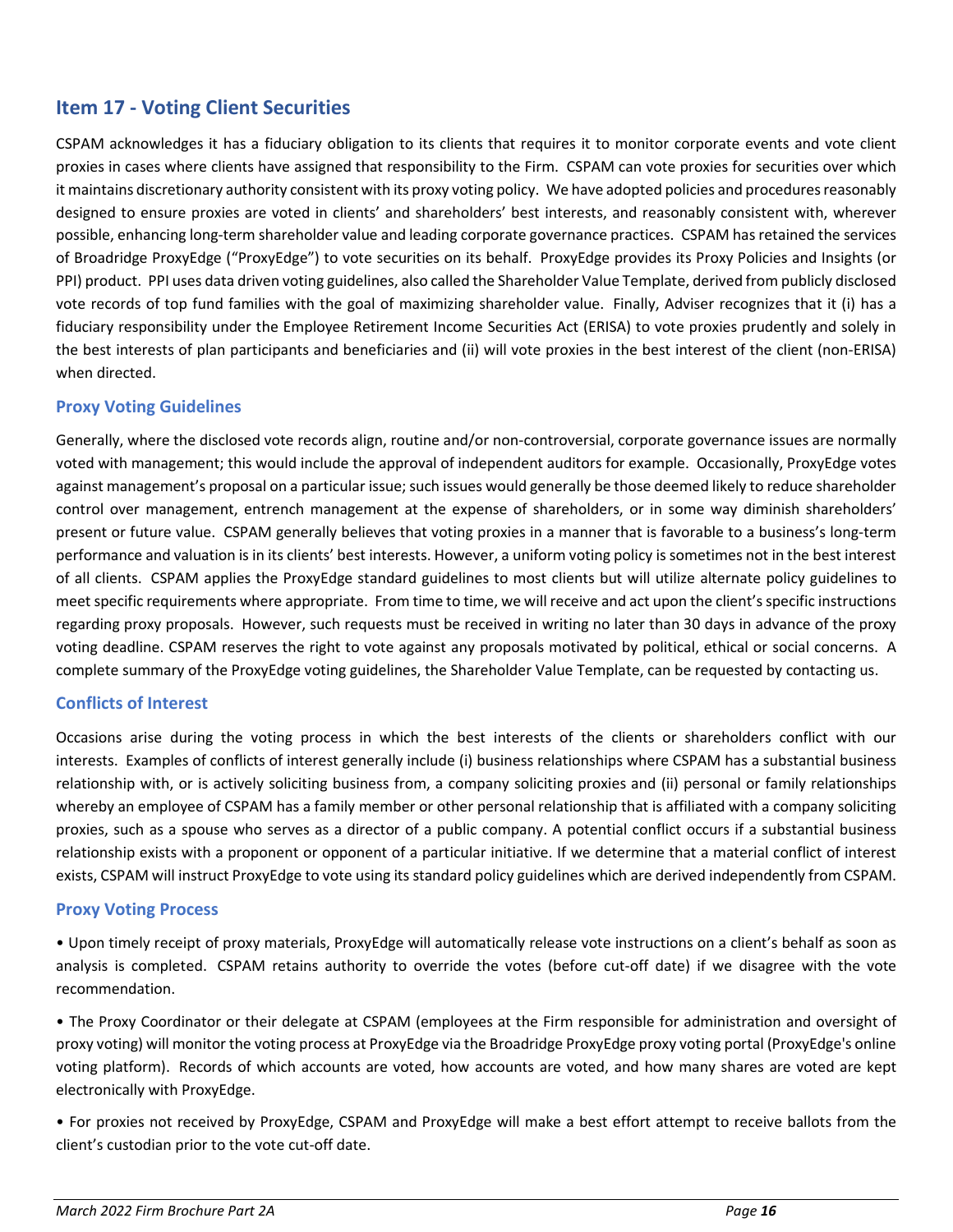• CSPAM, through its Proxy Coordinator or delegates, is responsible for account maintenance – opening and closing of accounts, transmission of holdings and account environment monitoring.

• The Proxy Coordinator will keep abreast of any critical or exceptional events, or events qualifying as a conflict of interest, via the ProxyEdge portal and email.

• Investment teams should keep the Proxy Coordinator and delegates informed of material issues affecting pending or upcoming proxy votes. If the Proxy Coordinator or delegates become aware of additional information that would reasonably be expected to affect CSPAM's vote, then this information should be considered prior to voting.

• Adviser has the ability to override ProxyEdge vote instructions and will do so if believed to be in the best interest of the client. All changes are documented and coordinated between the Proxy Coordinator and the Portfolio Manager and/or Research Analyst if applicable. Changes generally occur as a result of CSPAM's communication with issuer management regarding matters pertaining to securities held when the issuer questions or disputes the ProxyEdge voting guidelines. All proxies are voted solely in the best interest of clients on a best-efforts basis.

### **Practical Limitations Related to Proxy Voting**

While CSPAM makes a best effort to vote proxies, in certain circumstances it will be impractical or impossible for us to do so. Identifiable circumstances include:

• Limited Value. Where CSPAM has concluded that to do so would have no identifiable economic benefit to the client or shareholder.

• Unjustifiable Cost. When the costs of or disadvantages resulting from voting, in our judgment, outweigh the economic benefits of voting.

• Securities Lending. If securities are on loan at the record date, the client lending the security cannot vote the proxy. Because CSPAM generally is not aware of when a security is on loan, it will not have the opportunity to recall the security prior to the record date.

• Failure to Receive Proxy Statements. CSPAM is sometimes not be able to vote proxies in connection with certain holdings, most frequently for foreign securities, if it does not receive the account's proxy statement in time to vote the proxy.

### **Proxy Voting Records and Reports**

The proxy information is maintained by ProxyEdge on our behalf and includes the following: (i) name of the issuer; (ii) the exchange ticker symbol; (iii) the shareholder meeting date; (iv) a brief description of the matter brought to vote; (v) whether the proposal was submitted by management or a shareholder; (vi) how the proxy was voted (for, against, abstained); (vii) whether the proxy was voted for or against management; and (viii) documentation materials to make the decision. CSPAM's Proxy Coordinator coordinates retrieval and report production as required or requested.

A copy of how CSPAM voted on securities held in a client's account is available free of charge upon request. A complete copy of CSPAM's Proxy Policy will be provided to any current or prospective client upon request. In some instances, clients of CSPAM have reserved the right to vote their own proxies. In such cases, CSPAM does not have the authority to vote on the client's behalf, and arrangements should be made by the client to have the custodian and/or transfer agent deliver the proxy solicitations directly to them.

## <span id="page-16-0"></span>**Item 18 - Financial Information**

Registered investment advisers are required in this item to provide you with certain financial information or disclosures about their financial condition. The Firm has made large investments in technology and its infrastructure. To date, client billings have been insufficient to pay for all the Firm's ongoing operating expenses. Thus, the Firm has relied upon, and intends to continue to rely upon, capital contributions from CSPF to cover the shortfall between client billings and the Firm's operating expenses. In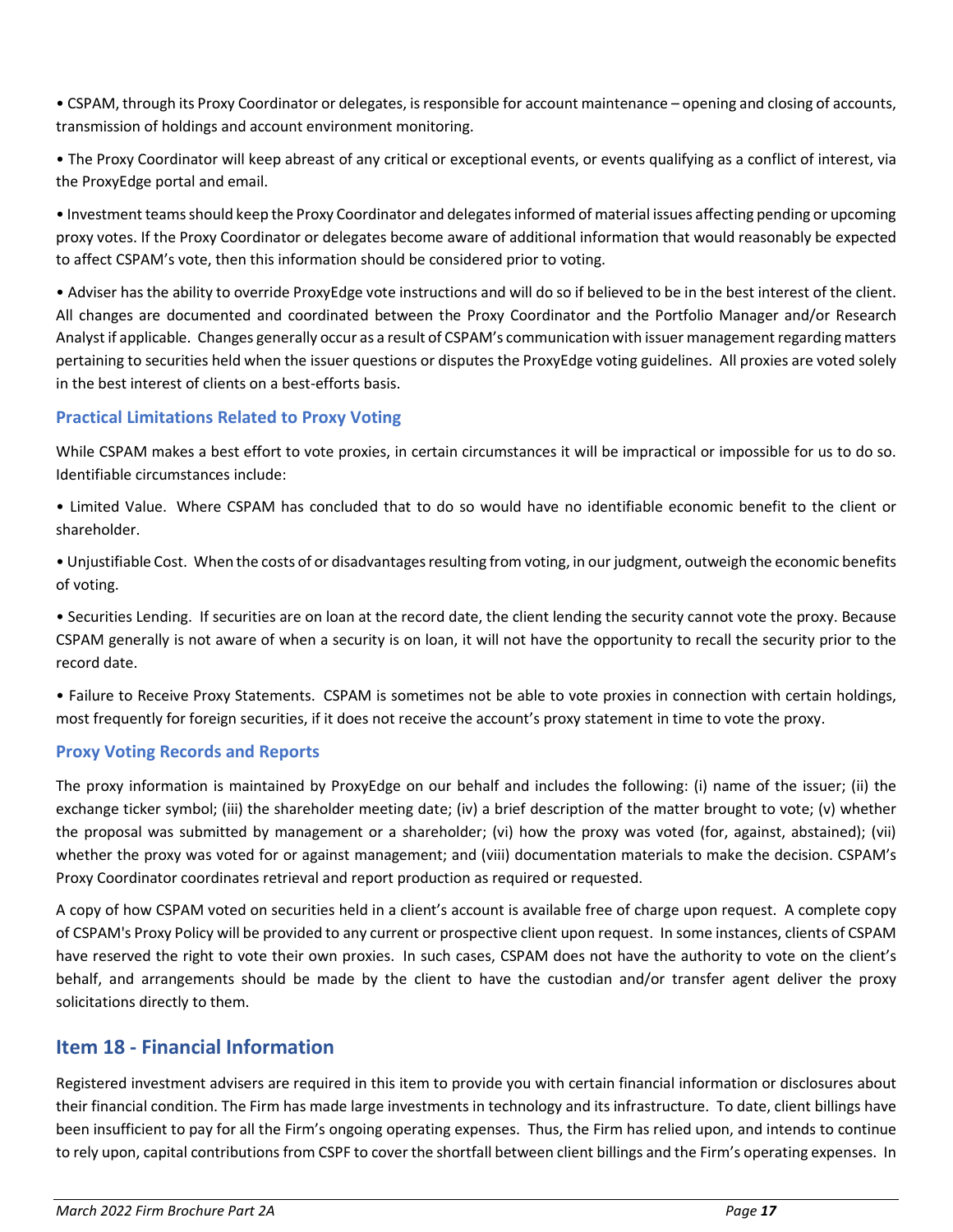support of this arrangement, the Firm has entered into a guaranty agreement with CSPF pursuant to which CSPF has guaranteed the Firm's obligations to its clients arising from or related to the provision of investment advisory services, whether now existing or hereafter arising.

# <span id="page-17-0"></span>**Item 19 - Other Information: Privacy Policy**

#### **Privacy Statement**

# **FACTS WHAT DOES CARY STREET PARTNERS DO WITH YOUR PERSONAL INFORMATION?**

| Why?                                                                                                                                                                                                                             | Financial companies choose how they share your personal information. Federal laws, and certain state privacy laws, give<br>consumers the right to limit some but not all sharing. Federal law also requires us to tell you how we collect, share, and protect<br>your personal information. Please read this notice carefully to understand what we do.                                                                                                                                                                                                                                                                                                                                                                                                                                                                                                                                                                                                                                                                                                                                                                                                                                                                                                                                                |                                                                                                                                                                                                                                                                                                                                   |                             |  |  |
|----------------------------------------------------------------------------------------------------------------------------------------------------------------------------------------------------------------------------------|--------------------------------------------------------------------------------------------------------------------------------------------------------------------------------------------------------------------------------------------------------------------------------------------------------------------------------------------------------------------------------------------------------------------------------------------------------------------------------------------------------------------------------------------------------------------------------------------------------------------------------------------------------------------------------------------------------------------------------------------------------------------------------------------------------------------------------------------------------------------------------------------------------------------------------------------------------------------------------------------------------------------------------------------------------------------------------------------------------------------------------------------------------------------------------------------------------------------------------------------------------------------------------------------------------|-----------------------------------------------------------------------------------------------------------------------------------------------------------------------------------------------------------------------------------------------------------------------------------------------------------------------------------|-----------------------------|--|--|
| What?                                                                                                                                                                                                                            | To help the government fight the funding of terrorism and money laundering activities, federal law requires all financial<br>institutions to obtain, verify, and record information that identifies each person who opens an account. What this means for you:<br>when you open an account, we will ask for your name, address, date of birth, and other information that will allow us to identify<br>you. We may also ask to see your driver's license or other identifying documents. The types of personal information we collect<br>and share depend on the product(s) or service(s) you have with us. This information can include:<br>• Your account opening documentation, applications or other forms, which include name, address, phone number, social<br>security number and date of birth.<br>• Your potential or actual transactions with our affiliates, others or us.<br>• Information, such as credit history or employment status, from non-affiliated third parties.<br>• Information for special services offered by a third party, such as bill payment requests.<br>• For Investment Banking engagements, information we receive from you and your directors, officers, employees and agents<br>about your business including its finances, technology, processes and customers. |                                                                                                                                                                                                                                                                                                                                   |                             |  |  |
| How?                                                                                                                                                                                                                             | All financial companies need to share customers' personal information to run their everyday business. In the section below, we<br>list the reasons financial companies can share their customers' personal information; the reasons Cary Street Partners chooses to<br>share and whether you can limit this sharing.                                                                                                                                                                                                                                                                                                                                                                                                                                                                                                                                                                                                                                                                                                                                                                                                                                                                                                                                                                                   |                                                                                                                                                                                                                                                                                                                                   |                             |  |  |
| information                                                                                                                                                                                                                      | Reasons we can share your personal                                                                                                                                                                                                                                                                                                                                                                                                                                                                                                                                                                                                                                                                                                                                                                                                                                                                                                                                                                                                                                                                                                                                                                                                                                                                     | <b>Does Cary Street Partners share?</b>                                                                                                                                                                                                                                                                                           | Can you limit this sharing? |  |  |
| For our everyday business purposes - such as<br>to process your transactions, maintain your<br>account(s), respond to court orders, audits,<br>regulatory examinations, and legal<br>investigations, or report to credit bureaus |                                                                                                                                                                                                                                                                                                                                                                                                                                                                                                                                                                                                                                                                                                                                                                                                                                                                                                                                                                                                                                                                                                                                                                                                                                                                                                        | yes                                                                                                                                                                                                                                                                                                                               | no                          |  |  |
| For our marketing purposes - to offer our<br>products and services to you                                                                                                                                                        |                                                                                                                                                                                                                                                                                                                                                                                                                                                                                                                                                                                                                                                                                                                                                                                                                                                                                                                                                                                                                                                                                                                                                                                                                                                                                                        | yes                                                                                                                                                                                                                                                                                                                               | no                          |  |  |
| For joint marketing with other financial<br>companies                                                                                                                                                                            |                                                                                                                                                                                                                                                                                                                                                                                                                                                                                                                                                                                                                                                                                                                                                                                                                                                                                                                                                                                                                                                                                                                                                                                                                                                                                                        | yes                                                                                                                                                                                                                                                                                                                               | yes                         |  |  |
| For our affiliates' everyday business purposes<br>- information about your transactions and<br>experiences                                                                                                                       |                                                                                                                                                                                                                                                                                                                                                                                                                                                                                                                                                                                                                                                                                                                                                                                                                                                                                                                                                                                                                                                                                                                                                                                                                                                                                                        | yes                                                                                                                                                                                                                                                                                                                               | no                          |  |  |
| For our affiliates' everyday business purposes<br>- information about your credit worthiness                                                                                                                                     |                                                                                                                                                                                                                                                                                                                                                                                                                                                                                                                                                                                                                                                                                                                                                                                                                                                                                                                                                                                                                                                                                                                                                                                                                                                                                                        | yes                                                                                                                                                                                                                                                                                                                               | yes                         |  |  |
| For our affiliates to market to you                                                                                                                                                                                              |                                                                                                                                                                                                                                                                                                                                                                                                                                                                                                                                                                                                                                                                                                                                                                                                                                                                                                                                                                                                                                                                                                                                                                                                                                                                                                        | yes                                                                                                                                                                                                                                                                                                                               | yes                         |  |  |
| For nonaffiliates to market to you                                                                                                                                                                                               |                                                                                                                                                                                                                                                                                                                                                                                                                                                                                                                                                                                                                                                                                                                                                                                                                                                                                                                                                                                                                                                                                                                                                                                                                                                                                                        | yes, in limited circumstances*                                                                                                                                                                                                                                                                                                    | see note*                   |  |  |
| To limit our sharing or to request<br>additional information regarding<br>our privacy policies                                                                                                                                   |                                                                                                                                                                                                                                                                                                                                                                                                                                                                                                                                                                                                                                                                                                                                                                                                                                                                                                                                                                                                                                                                                                                                                                                                                                                                                                        | • Contact your Financial Advisor by telephone or in-person.<br>• Mail or email page 2 of this form using the addresses provided.<br>• Opt-out through email notification at info@carystreetpartners.com                                                                                                                           |                             |  |  |
|                                                                                                                                                                                                                                  |                                                                                                                                                                                                                                                                                                                                                                                                                                                                                                                                                                                                                                                                                                                                                                                                                                                                                                                                                                                                                                                                                                                                                                                                                                                                                                        | Please note:<br>If you are a new customer, we can begin sharing your information for non-business purposes 30 days<br>from the date we sent this notice. When you are no longer our customer, we continue to share your<br>information as described in this notice. However, you can contact us at any time to limit our sharing. |                             |  |  |
| <b>Questions?</b>                                                                                                                                                                                                                |                                                                                                                                                                                                                                                                                                                                                                                                                                                                                                                                                                                                                                                                                                                                                                                                                                                                                                                                                                                                                                                                                                                                                                                                                                                                                                        | Contact your Financial Advisor or info@carystreetpartners.com                                                                                                                                                                                                                                                                     |                             |  |  |

\*Should your Financial Advisor resign from the firm under the "Broker Protocol," we will share your name, address, phone number, account title and email address with the new firm. We may also share information in limited cases for joint marketing or events. Otherwise, we do not share data with nonaffiliates.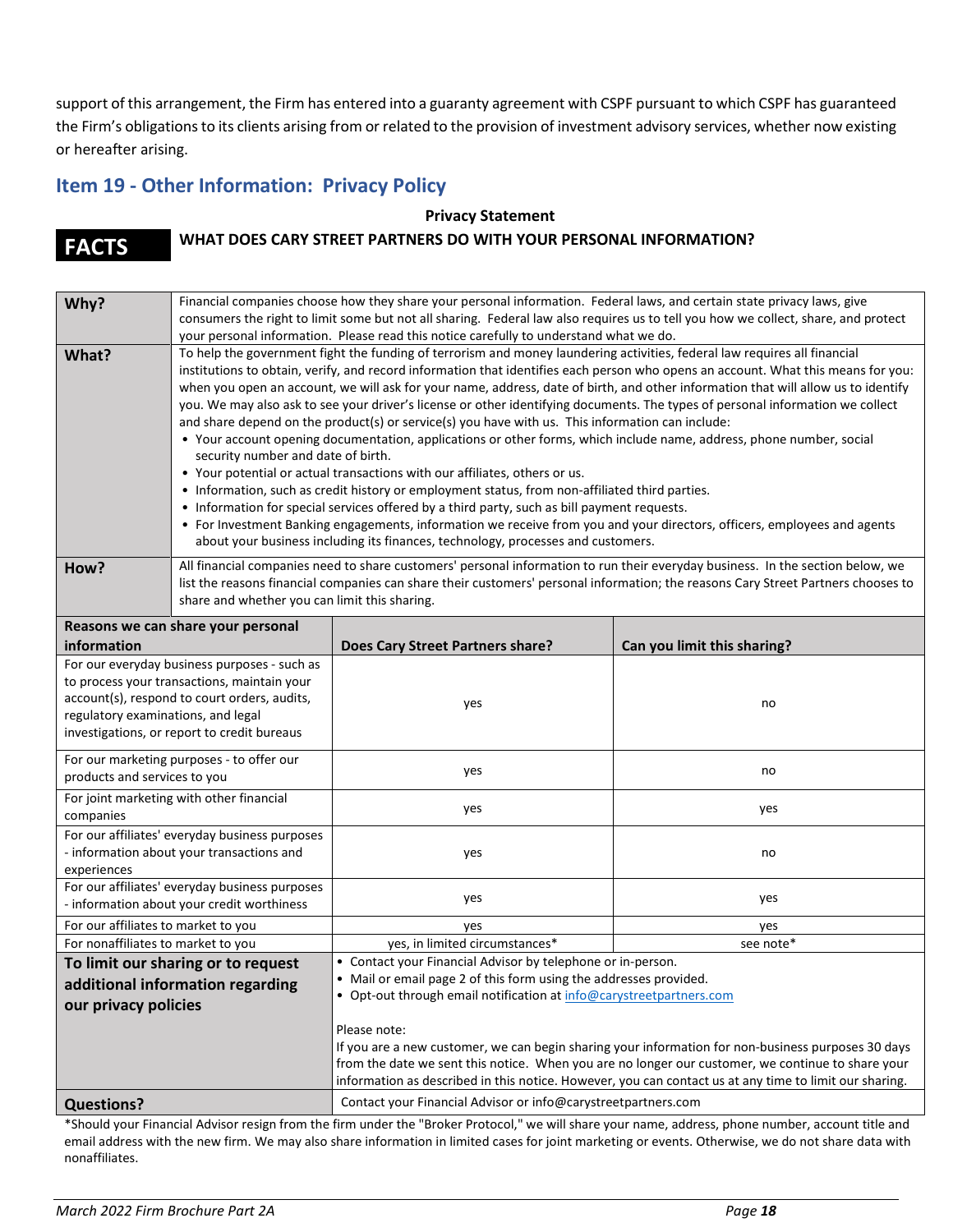| <b>Mail-in Form</b>                                                                   |                                          |                                                                                                                                                                                               |                             |  |
|---------------------------------------------------------------------------------------|------------------------------------------|-----------------------------------------------------------------------------------------------------------------------------------------------------------------------------------------------|-----------------------------|--|
|                                                                                       |                                          | Leave Blank OR if you have a joint account, your choice(s) will apply to everyone on your account unless you mark below:                                                                      |                             |  |
| apply my choices only to me                                                           |                                          |                                                                                                                                                                                               |                             |  |
|                                                                                       | Mark any/all updates you want to limit:  |                                                                                                                                                                                               |                             |  |
|                                                                                       |                                          | Do not share information about my credit worthiness with your affiliates for their everyday business purposes.                                                                                |                             |  |
|                                                                                       |                                          | Do not allow your affiliates or nonaffiliates to use my personal information to market to me.                                                                                                 |                             |  |
| <b>Name</b>                                                                           |                                          |                                                                                                                                                                                               | Mail to:                    |  |
|                                                                                       |                                          |                                                                                                                                                                                               | <b>Cary Street Partners</b> |  |
| <b>Address</b>                                                                        |                                          |                                                                                                                                                                                               | <b>Operations - Privacy</b> |  |
|                                                                                       |                                          |                                                                                                                                                                                               | 901 East Byrd Street        |  |
| City, State, Zip                                                                      |                                          |                                                                                                                                                                                               | <b>Suite 1001</b>           |  |
|                                                                                       |                                          |                                                                                                                                                                                               | Richmond, VA 23219          |  |
| Account # (last 4<br>digits)                                                          |                                          |                                                                                                                                                                                               |                             |  |
| <b>Advisor Name</b>                                                                   |                                          |                                                                                                                                                                                               | <b>Email to:</b>            |  |
|                                                                                       |                                          |                                                                                                                                                                                               | info@carystreetpartners.com |  |
| Who we are                                                                            |                                          |                                                                                                                                                                                               |                             |  |
| Who is providing this notice?                                                         |                                          | Cary Street Partners - Cary Street Partners is the trade name used by Cary Street Partners LLC,                                                                                               |                             |  |
|                                                                                       |                                          | Member FINRA/SIPC; Cary Street Partners Investment Advisory LLC and Cary Street Partners Asset<br>Management LLC, registered investment advisers.                                             |                             |  |
| What we do                                                                            |                                          |                                                                                                                                                                                               |                             |  |
|                                                                                       | How does Cary Street Partners protect my | • We train our employees to protect customer information.                                                                                                                                     |                             |  |
| personal information?                                                                 |                                          | • We require independent contractors and outside companies who work with us to adhere to strict                                                                                               |                             |  |
|                                                                                       |                                          | privacy standards through their contracts with us.                                                                                                                                            |                             |  |
|                                                                                       |                                          | • We continually enhance our security tools and processes.                                                                                                                                    |                             |  |
|                                                                                       |                                          | • We take steps to protect customer data and accounts by asking you for information that only you<br>should know when you contact us.                                                         |                             |  |
| How does Cary Street Partners collect my                                              |                                          | Cary Street Partners may collect non-public personal information about you from the following                                                                                                 |                             |  |
| personal information?                                                                 |                                          | sources:                                                                                                                                                                                      |                             |  |
|                                                                                       |                                          | • Your account opening documentation, applications or other forms.<br>• Your potential or actual transactions with our affiliates, others or us.                                              |                             |  |
|                                                                                       |                                          | • Information, such as credit history or employment status, from non-affiliated third parties.                                                                                                |                             |  |
|                                                                                       |                                          | • Information for special services offered by a third party, such as bill payment requests.                                                                                                   |                             |  |
|                                                                                       |                                          | • For Investment Banking engagements, information we receive from you and your directors,<br>officers, employees and agents about your business including its finances, technology, processes |                             |  |
|                                                                                       | and customers.                           |                                                                                                                                                                                               |                             |  |
| Why can't I limit all sharing?                                                        |                                          | Federal law gives you the right to limit only:                                                                                                                                                |                             |  |
|                                                                                       |                                          | • Sharing for affiliates' everyday business purposes - information about your creditworthiness.<br>• Affiliates from using your information to market to you.                                 |                             |  |
|                                                                                       |                                          | • Sharing for nonaffiliates to market to you.                                                                                                                                                 |                             |  |
|                                                                                       |                                          | • State laws and individual companies may give you additional rights.                                                                                                                         |                             |  |
| What happens when I limit sharing for an<br>account I hold jointly with someone else? |                                          | Your choice will apply to everyone on your account unless you tell us otherwise.                                                                                                              |                             |  |
| <b>Definitions</b>                                                                    |                                          |                                                                                                                                                                                               |                             |  |
| Affiliates                                                                            |                                          | Any other entity with common ownership and/or control.                                                                                                                                        |                             |  |
| Nonaffiliates                                                                         |                                          | An entity that has no common ownership and/or control with Cary Street Partners.                                                                                                              |                             |  |
| Joint Marketing                                                                       |                                          | A formal agreement or arrangement between nonaffiliated financial companies that together market<br>financial products or services to you.                                                    |                             |  |